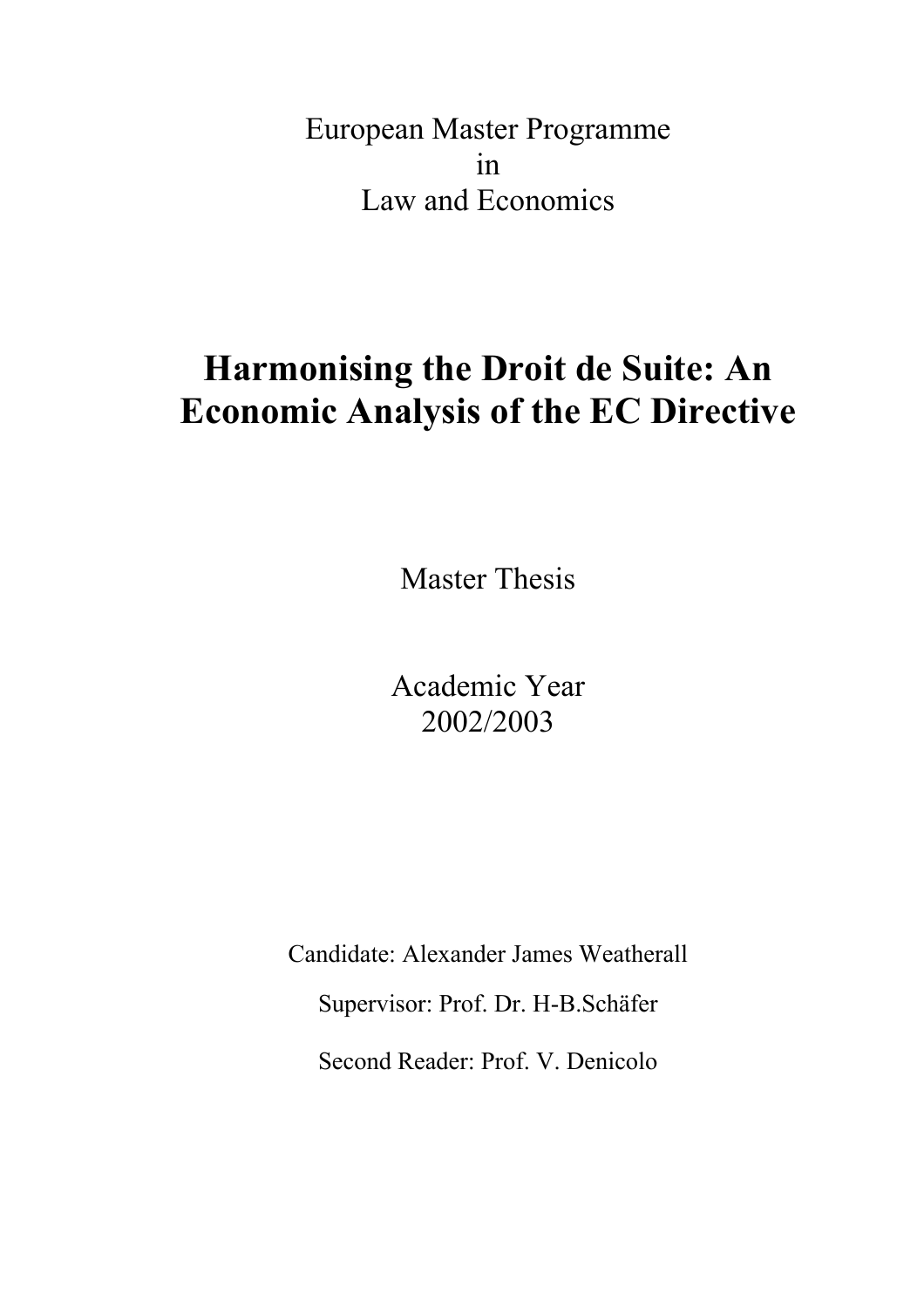# **Authorship Declaration**

*I hereby declare and confirm that this thesis is entirely the result of my own work except where otherwise indicated. I acknowledge the supervision and guidance I have received from Prof. Dr. Hans-Bernd Schäfer.* 

*Alexander James Weatherall* 

*Hamburg, 8 August 2003*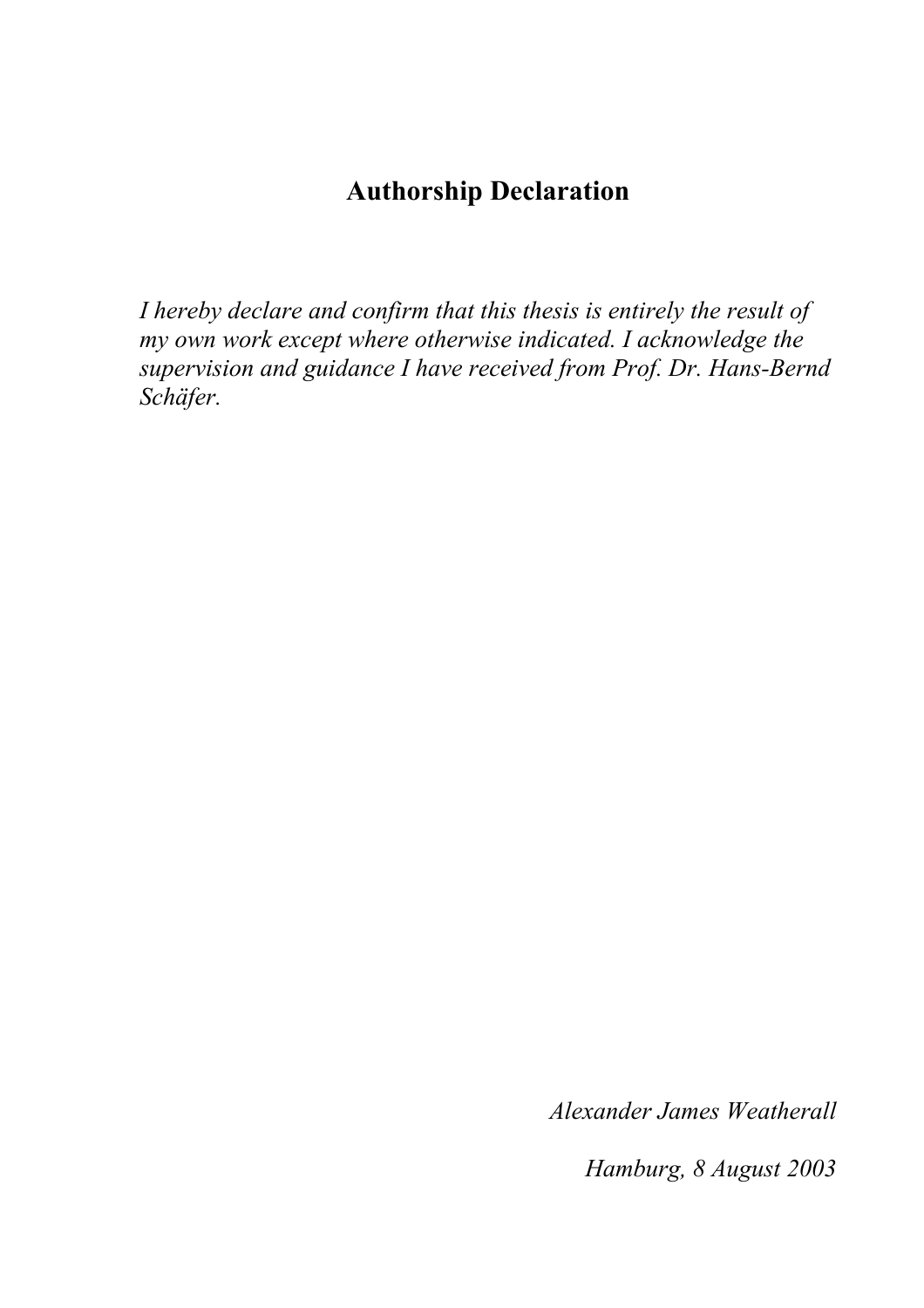#### **1. Introduction**

"the right for the author, or after his death for his heirs or other beneficiaries, to receive a percentage of the price of a work - being usually a work in the field of the graphic and plastic arts - when [i](#page-39-0)t is resold by public auction or through an agent<sup>"*i*</sup>

The consideration of resale rights for visual artists is of only minor importance to the global economy as the sums of capital involved are small and a very limited class of individuals will ever be affected by *droit de suite* legislation. Despite this the area has been the subject of a disproportionately large volume of academic literature as an increasing number of serious and respected economists have used the field to put law and economics analysis into practice.

As there have been numerous introductory articles on the legitimacy of *droit de suite* legislation, including a master thesis on his programme, I will attempt to focus on some of the more interesting theoretical questions raised by this issue such as the role of inalienable rights and their impact on the market. Although this paper will not be an overview, certain areas of common ground will have to be covered first before considering the distinguishing features of the new EC legislation. The analysis of *droit de suite* legislation here has to be primarily theoretical in nature as the field lacks extensive empirical research and the complexity of the art market makes quantitative statements difficult.

The notion of a *droit de suite*[ii](#page-39-1) has existed since the 1920's when it was introduced by the French Government as extension of French copyright law<sup>iii</sup>. The form of legislation differs between states and is enforced with varying degrees of enthusiasm but the essential element is that once an individual or corporation has purchased a work of art, to which the legislation applies, then subsequent sales of the work require a certain percentage of the fee to be reimbursed to the artist.

At present statutory provisions for an artist resale right exists in 29 jurisdictions across the globe including Italy, Germany and the state of California. Notable absentees from this list, where there are no such provisions, include the United States of America (at the federal level), the United Kingdom and Switzerland. Due to problems of enforcement and high costs it has been reported that only five countries apply *droit de suite* legislation in practice[iv.](#page-39-3)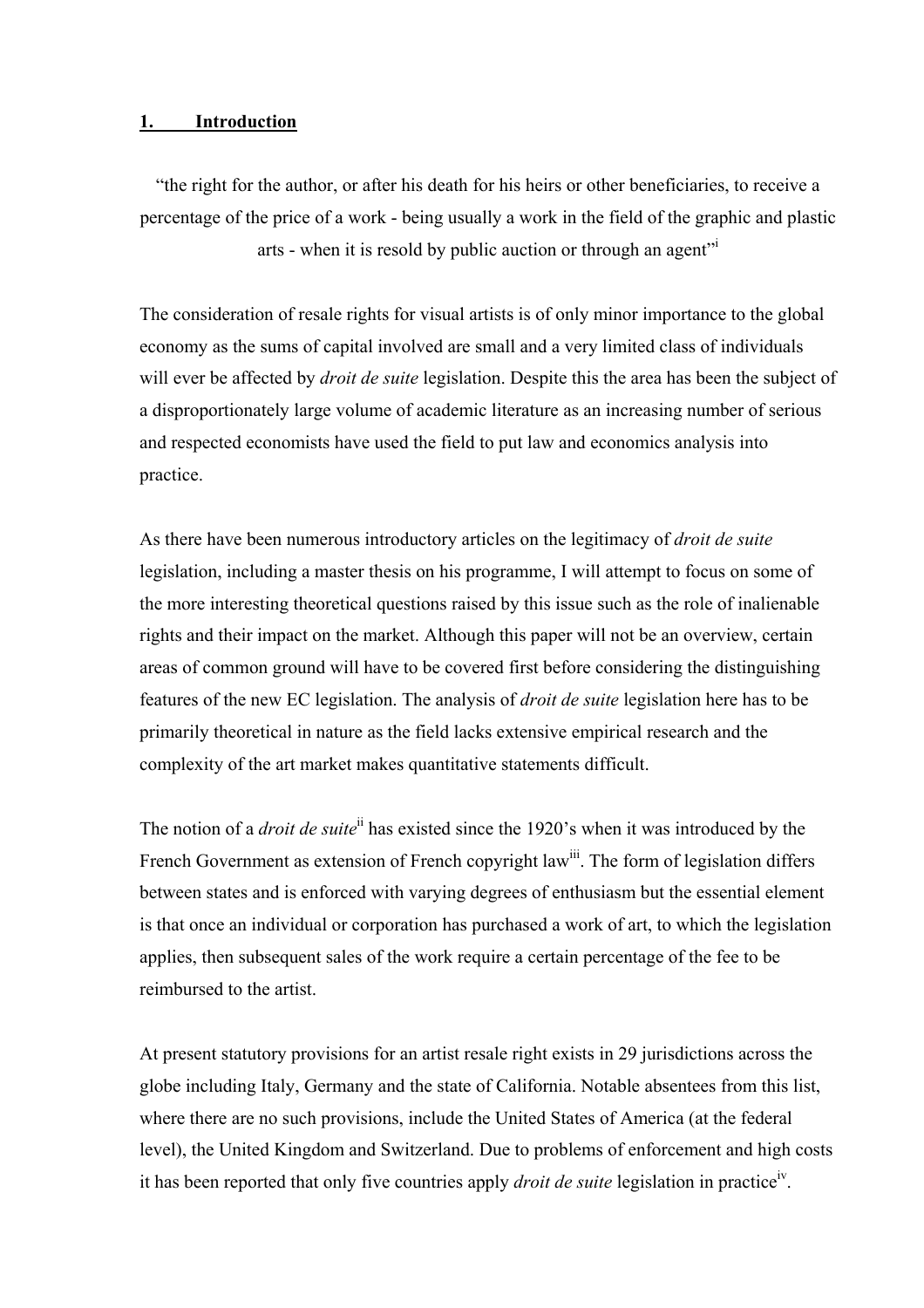Most advanced economies are signatories of the Berne Convention for the Protection of Literary and Artistic Works that includes in Article 14 the recognition of *droit de suite* as an author's right. The provision is not mandatory however and operates under the principle of substantive reciprocity. An author can claim a resale royalty, as provided in convention, when in a foreign country to the same extent as home nationals but only if the author's home state also recognises the *droit de suite*.<sup>[v](#page-39-4)</sup>

The principle of reciprocity came under threat after the *Phil Collins* case,<sup>vi</sup> even though the actual claim did not relate to resale royalties but concerned disputed rights in performances in Rome Convention countries. However the European Court of Justice judgement had wide reaching repercussions as copyright and all related rights now had to be evaluated with reference to the principle of non-discrimination on the grounds of nationality. The present situation for EC Member states is that if they provided a resale right to domestic artists then they also have to provide the same level of protection to artists from all other Member states, irrespective of whether the country of the artist in question actually applied such a right. The next major development will be the creation of a harmonised resale royalty system across the European Union with the introduction of Directive 2001/84/EC.

I will begin the body of my thesis with background information relating to the decision by the French Government to develop this novel legislation. The motives have never been explicitly stated, although the circumstances of the day clearly had an influence, and it is important here to briefly review the historical context. I follow this with an explanation of the legitimacy of the directive and European Commission's justifications for the need for EC legislation in this area. I shall provide an overview of the principal features of the legislation that they enacted paying particular attention to aspects that are more controversial and have caused disagreements in the academic press. The second chapter concludes with a consideration of the rights conferred on the artist and how the practical measures within the Directive limit its applicability.

The third chapter delves deeper into the issues raised by the droit de suite beginning with analysis of the incentives that a royalty right creates for the affected parties and whether they facilitate efficiency and minimise transaction costs. I shall consider the significance of the declaration that the right shall be inalienable and how this compares to the traditional rules of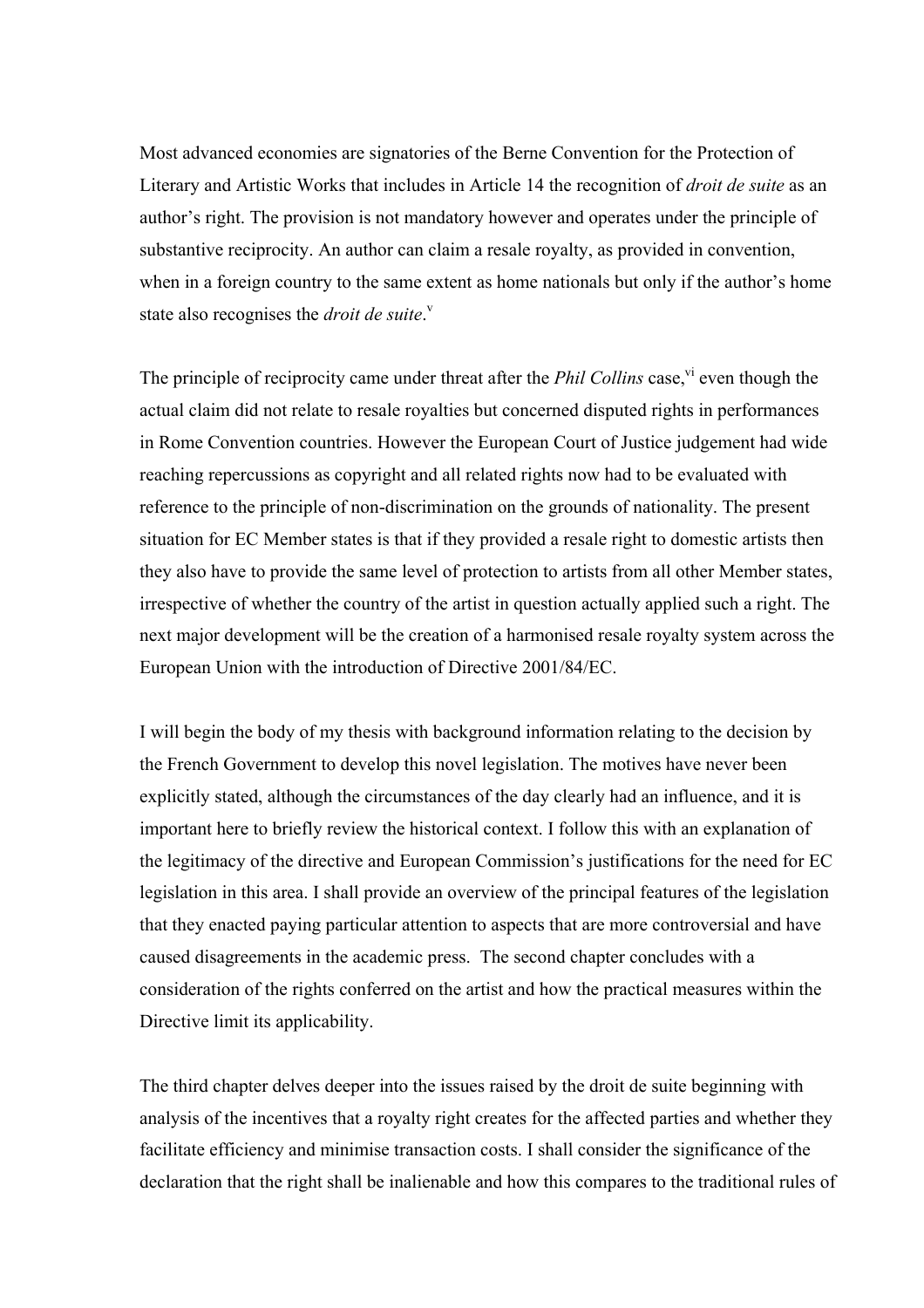transferable property rights. I will provide an overview of the leading economic literature in this field and the applicability of law and economic theory to this aspect of the *droit de suite.*

A principal argument in favour of resale royalty legislation is that visual artists are under protected in comparison to other copyright holders. Therefore I survey the rights of authors and composers highlight the reasons that evolution of copyright has not created a 'level playing field' for all creators of literary and artistic works. I conclude the chapter with a consideration of a contractual approach to the problem rather than state enforced regulation and assess the relative benefits and drawbacks.

The fourth chapter considers the predicted effect of the Directive on the market. I will begin by demonstrating that the European Community was faced with a problem of Public Choice and how this resulted in a compromise between the wishes of the various EU member states. I will consider how the European Commission sought to appease concerns of a migration of art sales to third countries but has resulted in a less effective instrument for the protection of the visual artist. I will provide an overview of royalty arrangements in the primary market and show what lessons can be learned for legislation of the secondary market. I will conclude by demonstrating that the droit de suite is one of numerous factors that effect art sales and how the wider picture must be taken into account.

# **2 The Emergence of the** *Droit de suit***e and enactment of Directive 2001/84/EC**

#### **2.1.1 Historical Origins**

The artistic profession has traditionally been a relatively wealthy and skilled craft based on personal service contracts between artists and buyers to create murals and sculptures that could only be resold as part of the domicile. <sup>vii</sup> The artist was secure in the knowledge that there was a certainty of sale as a fee would be collected on completion of the commission. Once painting on canvas became more widespread and artistic works became transportable the structure of the market altered beyond recognition. Art was soon seen as a tradable asset and works gained prestige value as reputations began to become established. Unfortunately the new market conditions produced a 'double edged sword' effect as it opened up the potential for competition from fellow artists but also from the resale of past masters.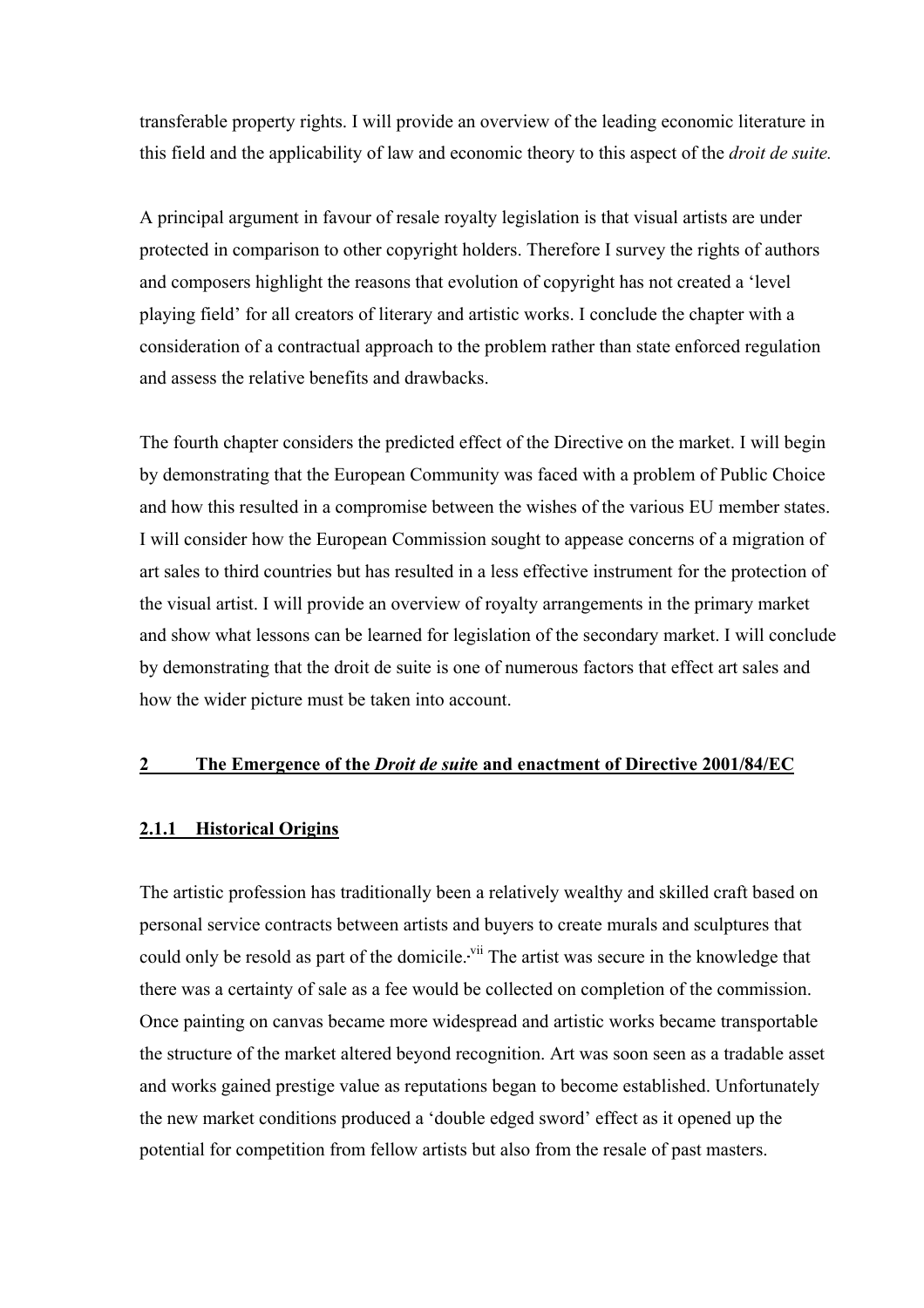The French Government assisted artists by the formation of the Academy of Fine Arts in 1648 which regulated the Paris Salons, large scale exhibitions where art work that was accepted by a specialist jury would be allowed to be put on view to the general public. Attendance at such events could reach ten thousand a day and any one salon could include five thousand paintings. The fundamental flaw was that the jury considered only traditional forms of artwork and modern and innovative techniques were largely ignored.

The impressionist movement was a victim of this exclusive treatment and between the 1840's and the 1890's a series of artists from Meryon to Van Gogh epitomised the 'starving artist' phenomenon where the lack of official recognition required them to sell their works for a nominal fee to private dealers whilst living in poverty.

# **2.1.2 The 'Starving Artist' Phenomenon**

By 1885, the official Salon system had completely collapsed; as Impressionism had gained in popularity a significant distribution network had emerged outside the official sales channels for works of art had developed to meet the consumers' preferences.<sup>viii</sup>. Public perception of aesthetic quality had changed and once the American market began to appreciate the impressionists' works that had been so widely ignored in the past there was a sudden surge in demand to acquire the works whilst the asking prices remained so low. The market for impressionists soon grew and substantial profit margins became possible when selling innovative modern art. Unfortunately the artists and their estates had already surrendered all their rights in such works and while the dealers became wealthy businessmen the artists' children continued to labour in poverty.

# **2.1.3 Movement away from State Regulation**

The introduction of the *droit de suite* legislation was seen as a move away from direct state financial support for the graphic and plastic arts to a system where the art market was selfsupporting. The *droit de suite* legislation provided an early example of a legal mechanism designed to function in the free market and exposes the system to the rigours of supply and demand market forces whilst still offering partial protection to artists. [ix](#page-39-8)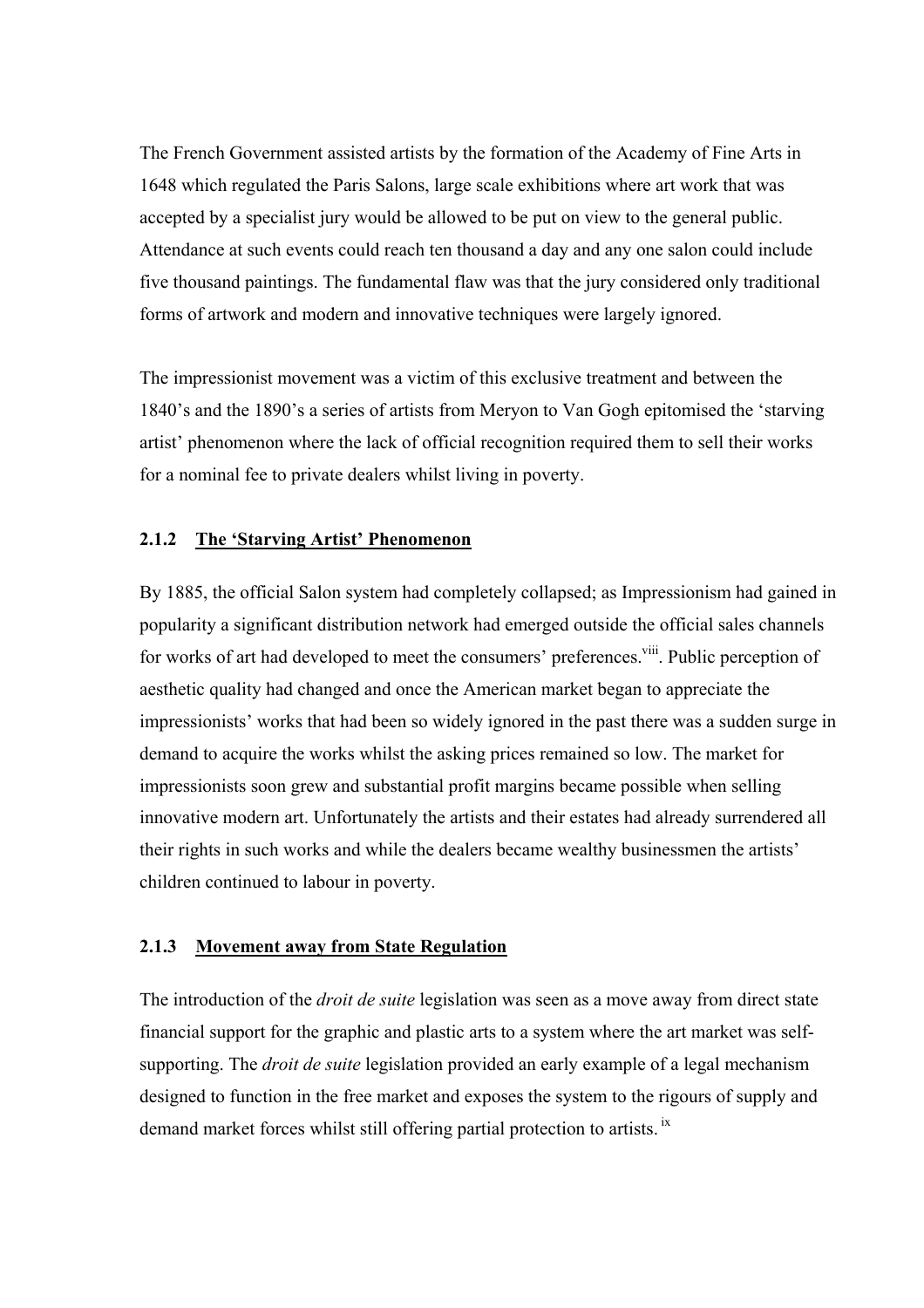In recent years art prices for famous works have escalated and reached a peak in 1989 when DeKooning's "Interchange" fetched \$20.7 million at auction and this has again ignited the debate for resale right regulation. A key question is that as the *droit de suite* legislation in France was a legal response to a set of specific conditions that existed at the time do those conditions still e[x](#page-39-9)ist today and does the *droit de suite* still have contemporary relevance?<sup>x</sup>

# **2.2 Directive 2001/84/EC**

# **2.2.1 Legal Basis - Subsidiarity, Proportionality and Constitutionality**

After several years of negotiation and discussion the European Commission devised a directive proposal which was accepted unanimously by the member states and with its enactment in September 2001 has brought provisions for an artists' resale right onto the EU law statute book.<sup>xi</sup> The directive has to be implemented by  $1/1/2006$  in member states already governed by such legislation but member states that will be introducing such laws for the first time have a deadline of 2010 with the possibility of an extension until 2012.

The European Commission stated that they had the appropriate legal basis under Article 95 of the EC treaty to enact procedures in order to assist the functioning of the internal market as stated in Article 14<sup>xii</sup>. When assessing the need for the implementation of EC Law in this area the Commission has to be watchful to respect the principle of subsidiarity as stated in Article 3b of the EC Treaty.<sup>xiii</sup> The assessment essentially takes the form of a "comparative" efficiency test" and it needs to be shown that alterations at the European level will result in greater efficiency gains than action that can be taken by the member states at the national level. The principal of proportionality must also be respected to ensure that the measures taken do not exceed what is necessary for the intended goal. <sup>xiv</sup>

The risk of exceeding their jurisdiction is that the constitutionality of the legislation is challenged as happened in California with the implementation on the State level in 1977. The Commission has to be confident that none of the basic rights provided for in the new European Constitution are infringed.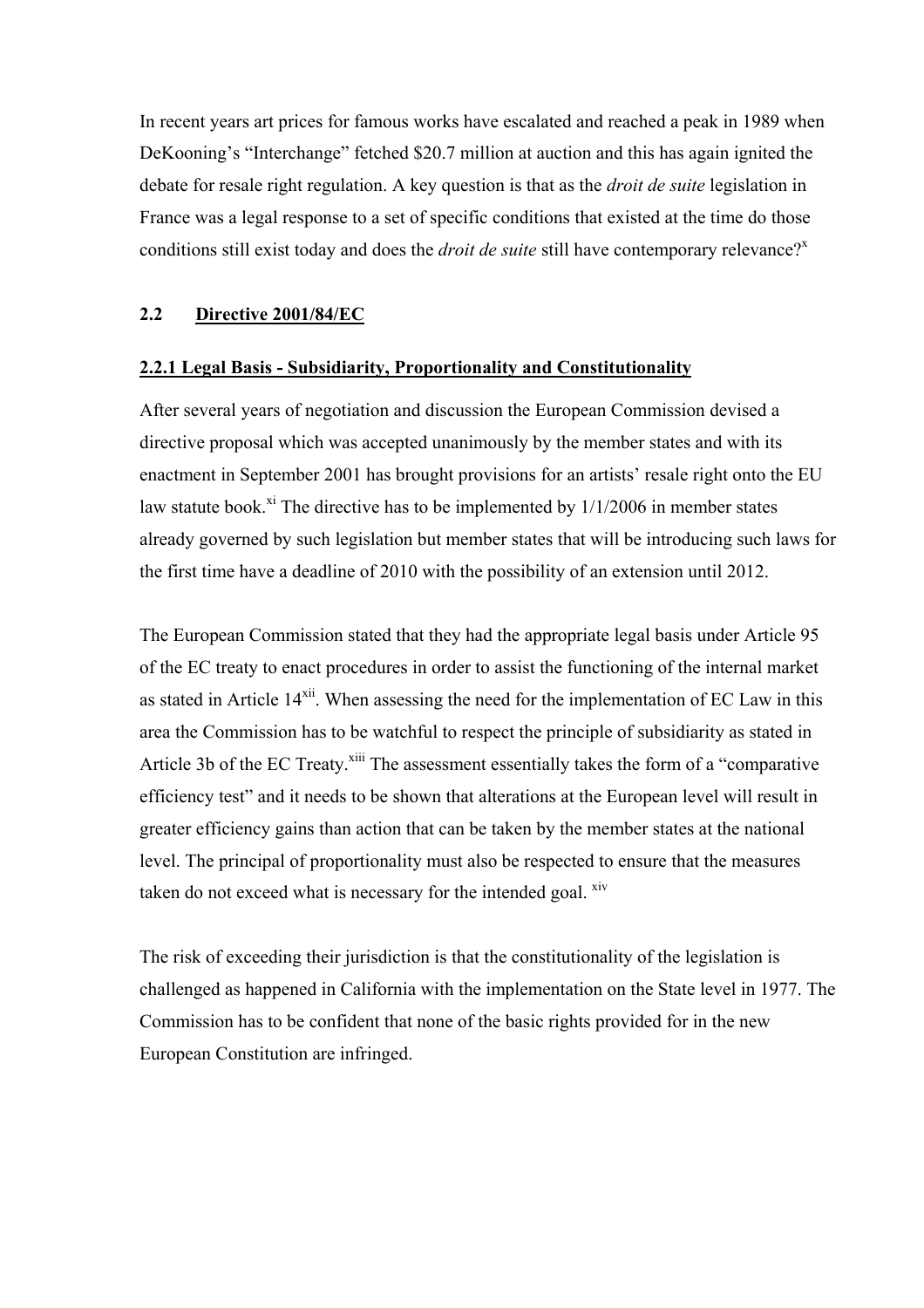# **2.2.2 Rationale**

The protection of literary and artistic property is subject to national law and unless there are express provisions within the EC legislation then disparities are allowed to exist. The ECJ however has expressed the concern by their very nature industrial and commercial property rights can affect intrastate trade in goods and services and in doing so influence the competitive relationships between Member States.<sup>xv</sup> The market was perceived as functioning inefficiently and state intervention was necessary to prevent the 'race to the bottom' that was resulting from competition between the states as it was seen as causing harm to the artistic community.<sup>xvi</sup>

The European Community identified the *droit de suite* as a potential barrier to the movement of goods and a hindrance of the progress towards a single market as it distorts competition. The initial recommendation was for member states to remove national resale right laws through the domestic legislature. The response from the Member states was muted.<sup>xvii</sup> After a hearing on 24 February 1995 "a majority of Member States were far from ready to contemplate this, being of the opinion that a generalised application of the artist's resale right would put an end to the inequality of treatment of contemporary artists in the various Member States while promoting a harmonious development of the art market." xviii

Removal of legislation for such an intellectual property right may require extensive compensation to remedy the harm caused by a redistribution of wealth between the artists and collectors. The European Commission may be reluctant to simply cancel expected royalties as owners of artistic works receive an unexpected profit and the creators lose a stream of expected revenue. The Commission was therefore encouraged to move towards a harmonisation measure at the European level.

The European Commission has drawn on past experience of member states to attempt to achieve a compromise that offers an enforceable regime for extracting royalties that benefits creative artists but in doing so causes minimum impact on the functioning or competitiveness of the European Union Art Market. In addition to the Commission's concerns for the functioning of the common market, consideration still has to be given to the maintenance of the EC's competitive position within the global economy and a balance needs to be met. $\frac{xx}{x}$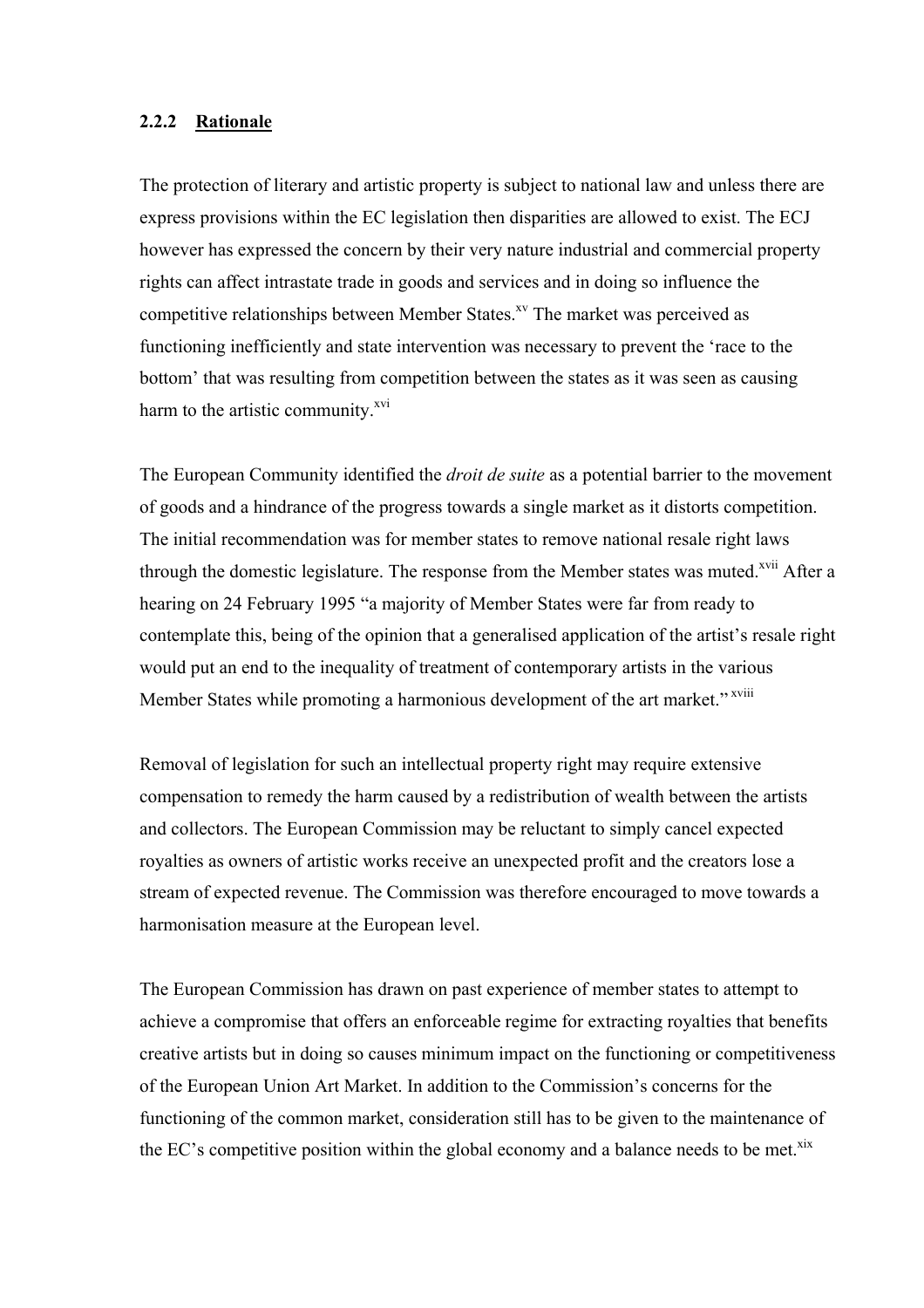Even though resale royalty rights for visual artists continue to be criticised in the economic commentary they remain political popular. As a political entity the European Commission attempting to 'maximise aggregate political support from all interest groups' and 'at the margin' they will alter a rule if the political gain from one member state outweighs the expected loss in support from the rival member state. The Commission is in familiar situation that it must attempt to satisfy or appease as many states as possible. $^{xx}$  $^{xx}$  $^{xx}$ 

# **2.3 Particulars of the Directive**

# **2.3.1 Rights Conferred by the Legislation**

Before I proceed into the economic analysis of this legislation I consider it useful to highlight the particular distinguishing features that this directive intends to implement. The Directive  $2001/84/EC$  applies to all original works of art<sup>xxi</sup> that are presently afforded copyright protection, (the lifetime of the creator and seventy years after their death.)<sup> $xxi$ i</sup> The restriction to require royalties for only relatively modern works of artist means that the highly lucrative estates of artists from the impressionism era are not eligible and so only a small percentage of art sales will actually be effected.

The class is limited to visual art forms expressly referred to in the Directive and does not include literary or musical works. The Commission is seeking to create a level playing field so that all types of artistic work can now be considered as fairly compensated. The commission has stated that this legislation 'will help to redress the balance between the economic situation of authors of graphic and plastic works of art and that of other creators who benefit from successive exploitation of their works<sup>, xxiii</sup>. A fundamental reason behind this statement was that graphic and plastic works are considered to be primarily exploited through sales of the original piece while profits for other forms of creative art are sought through reproduction which is an area already substantially protected by copyright.

The member states can determine the minimum resale price upon which the legislation can apply but this threshold must not be below 3000 Euros<sup>xxiv</sup>. The resale right will apply to all public sales by auction houses and art professionals as the commission acknowledges that there are practical problems of monitoring costs to include transactions between private individuals.  $^{xxv}$  An important restraint on applicability is that 'where the seller has acquired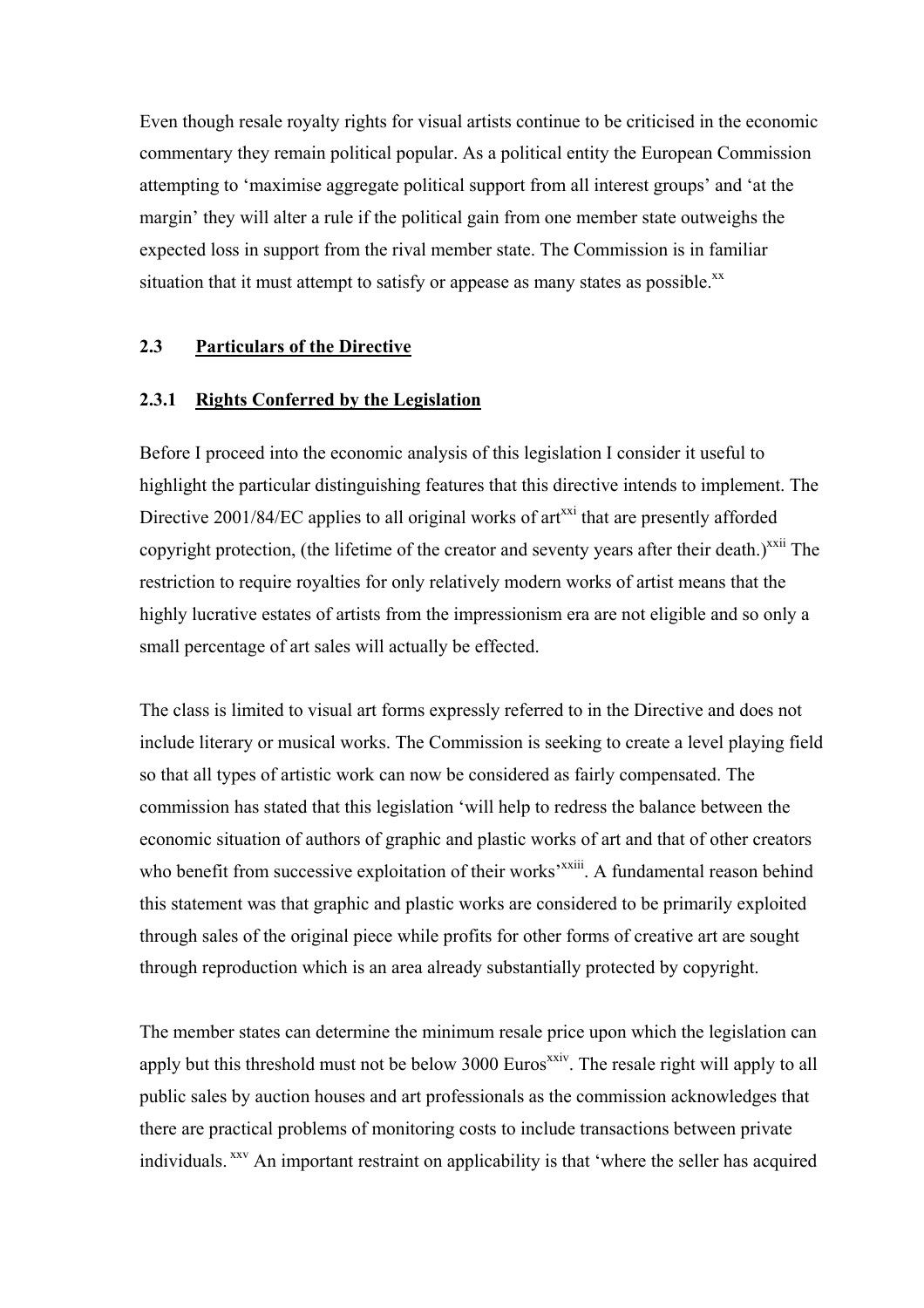the work directly from the author less than three years before that resale and where the resale price does not exceed 10,000 Euros' then no royalty will be due.<sup>xxvi</sup> This provision is designed to allow artists and dealers flexibility in their approach to the primary market (discussed later in section 4.3.)

The sum payable will be calculated as a percentage of the sale price net of all applicable taxes. The required percentage will be calculated on a digressive scale as follows;<sup>[xxvii](#page-39-4)</sup>

| <b>Price Level</b>     | <b>Percentage Applied</b> | <b>Maximum Royalty from this Level</b> |
|------------------------|---------------------------|----------------------------------------|
| $3,000 - 50,000$       | $4\%$                     | 1880                                   |
| $50,000.01 - 200,000$  | 3%                        | 4450                                   |
| $200,000.01 - 350,000$ | $1\%$                     | 1450                                   |
| $350,000.01 - 500,000$ | $0.5\%$                   | 750                                    |
| $500,000 +$            | $0.25\%$                  | 3970                                   |
| <b>Total</b>           |                           | 12500                                  |

The maximum royalty that can be payable is 12,500 Euros which means that no percentage of the selling price will need to be reimbursed to the artist for any money earned above 2,088,000 Euros

Following the European Directive Tracy Emin would be eligible for 6430 Euros if one of her photographs fitted the conditions of applicability and was resold at auction within the EU with a net price of two hundred and ten thousand Euros. The break down of the royalty rates that would apply are indicated in the following table:

| <b>Price Level</b>     | <b>Percentage Applied</b> | <b>Maximum Royalty from this Level</b> |
|------------------------|---------------------------|----------------------------------------|
| $3,000 - 50,000$       | $4\%$                     | 1880                                   |
| $50,000.01 - 200,000$  | 3%                        | 4450                                   |
| $200,000.01 - 350,000$ | $1\%$                     | 100                                    |
| $350,000.01 - 500,000$ | $0.5\%$                   |                                        |
| $500,000 +$            | $0.25\%$                  |                                        |
| <b>Total</b>           |                           | 6430                                   |

In order to make the legislation responsive to market changes if the commission has miscalculated the transaction costs a review is scheduled to take place every four years and upon completion may recommend alterations to the minimum threshold and the applicable royalty rates. The commission may have been better advised to conduct this review through an independent body or a committee because there is a risk that to pass an amendment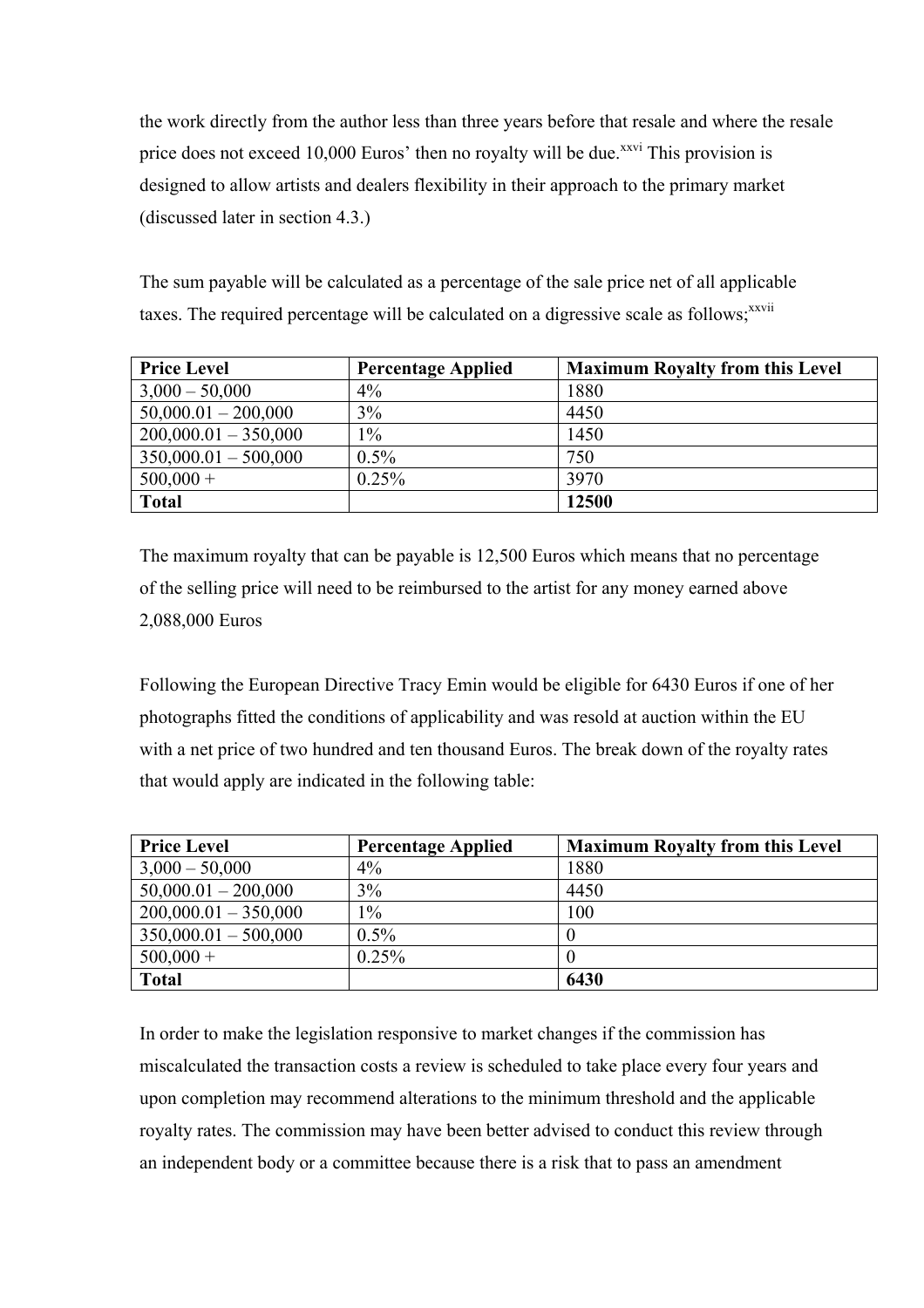through the European Community decision making process may restrict the speed and efficiency of such changes.

The resale royalty is payable by the individual selling the work.<sup>xxviii</sup> 'The resale right is an unassignable and inalienable right enjoyed by the author<sup>'xxix</sup> and so cannot be waived by any party. Member States will only grant artists from third countries a resale right if there is a principle of reciprocity with EU member states. There is a degree of flexibility as the member states have discretion on how best to collect the royalties as the member states can determine the system that creates the lowest transaction costs.

# **2.3.2 Limited Application**

The limitation to modern works and the threshold requirement means that the application of the legislation is limited to only a small percentage of works sold on the resale market. The Bureau of Labour Statistics has stated that the number of artists, sculptors and artist-print makers was 189,000 in 1989. A recent report from Jeffrey. C.Wu<sup>xxx</sup> based on empirical evidence from the 200 leading US auctions houses stated that works by 357 living artists achieved resale value of greater than \$1000 (considerably lower than the EC threshold.) From the sales above this level 94.7% of the total revenue generated was from works by just 71 artists. While the *Droit de suite* does not apply at the federal level in the United States the data is useful to demonstrate the disproportionate nature of art sales on the resale market.

Benefits are more widespread in the French market where the *droit de suite* is in place but the threshold presently only stands at 15 Euros.<sup>xxxi</sup> The annual collection of resale royalty rights stood at 17 million Francs in 1990 and was distributed between 1700 artists $x^{xx}$ . However the majority still goes to a very select group and in 1996 seventy percent of the *droit de suite* levied went to just seven artists including the estates of Picasso and Matisse.<sup>xxxiii</sup> A criticism of the legislation is that this small class may already be receiving substantial incomes from copyright revenues associated with reproductions. The market for items such as posters and retrospective books would not have been a consideration when the original French legislation was drafted.

The implementation of a minimum threshold value that a sale price must reach before the *droit de suite* legislation applies is an attempt by the Commission to take transaction costs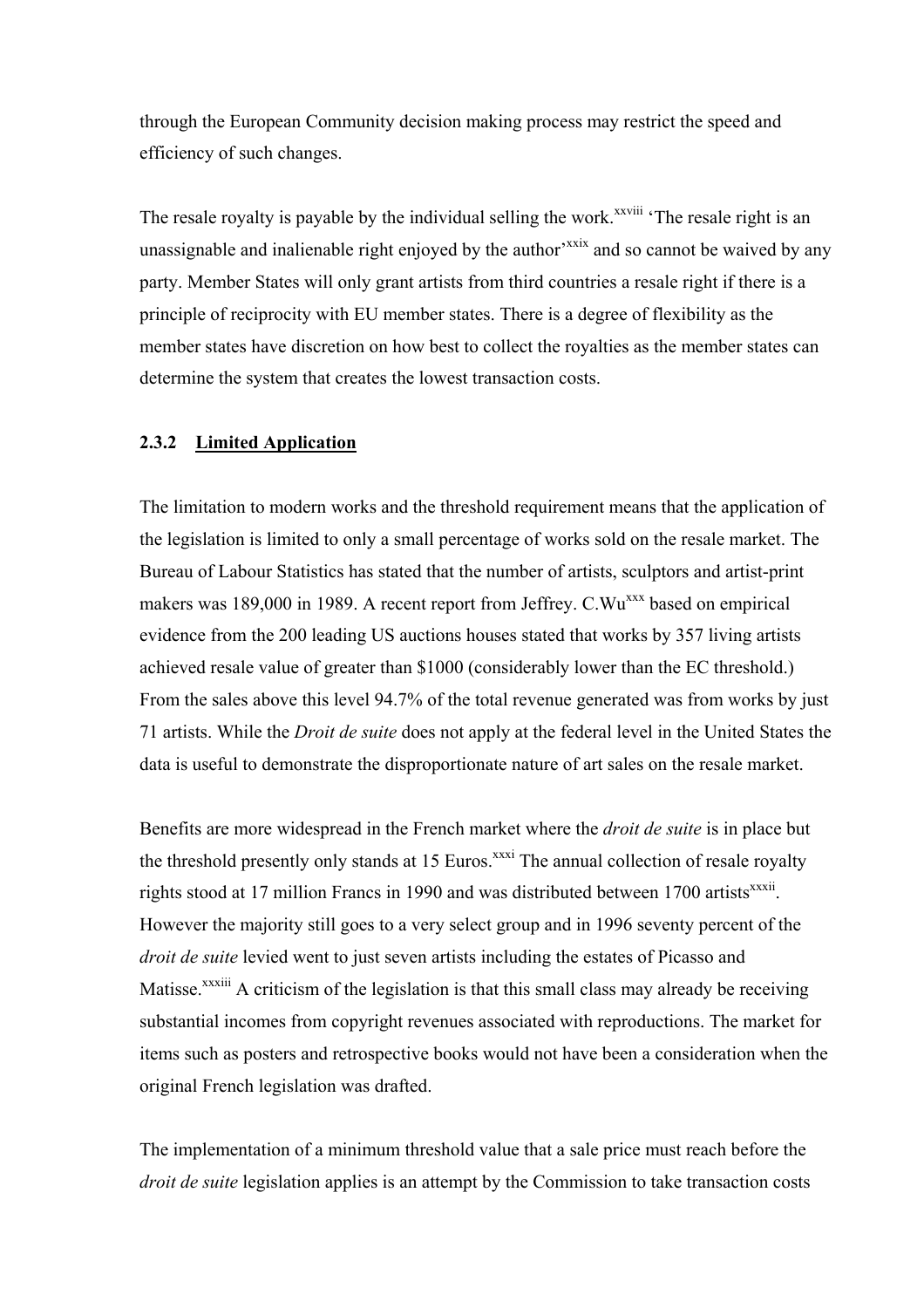into consideration. Obviously the commission would prefer a lower threshold to benefit the maximum number of artists but there will be a point where the costs involved may exceed the potential royalty gains and result in inefficiencies if forced upon the seller. The artist may still benefit but the situation is not Kaldor-Hicks efficient as the gains are outweighed by the seller's losses and there is a drop in overall social welfare.

# **Chapter 3 – Further Analysis of Key Issues**

# **3.1. 'Reputation Effects and Incentive Analysis'**

The droit de suite raises concerns regarding the willingness to pay of potential buyers for original works. The initial purchase price would fall in tandem with the 'present discounted value of the expected future payments that the artist can claim.' The buyer has factored in the cost of the resale right.<sup>[xxxiv](#page-39-28)</sup>

The artist is therefore sacrificing a certain initial return for a risky (or uncertain) later return 'of roughly equal present value.' There are two problems here, firstly the administrative measures will result in greater costs for the same return if a resale right is used and secondly it can be expected that artists will be risk averse and will derive a lower utility value from the riskier payment. An artist is considered a greater risk bearer than a gallery or collector, as they cannot diversify the risk away as easily with alternative investments.

The purchaser of an artistic piece is limited with the price they can achieve through a resale due to the necessary payment to the artist. If the buyer could sell on and receive the full value of the work then there would be greater incentive to part with the item. The promotion of the work may be greater when there is an absence of claim and so the artist receives greater publicity from the resale and more attention often equates to an increase in the value of a work.

The degree of exposure the artist is afforded in society is a substantial factor in achieving success as it increases consumer demand for their works. Where there has been a concern for the prosperity of the artistic community certain commentators have justified *droit de suite* legislation as an instrument by which the artist can insure against the risk of an inability to taste the rewards of their success. As the artist's public profile rises past works become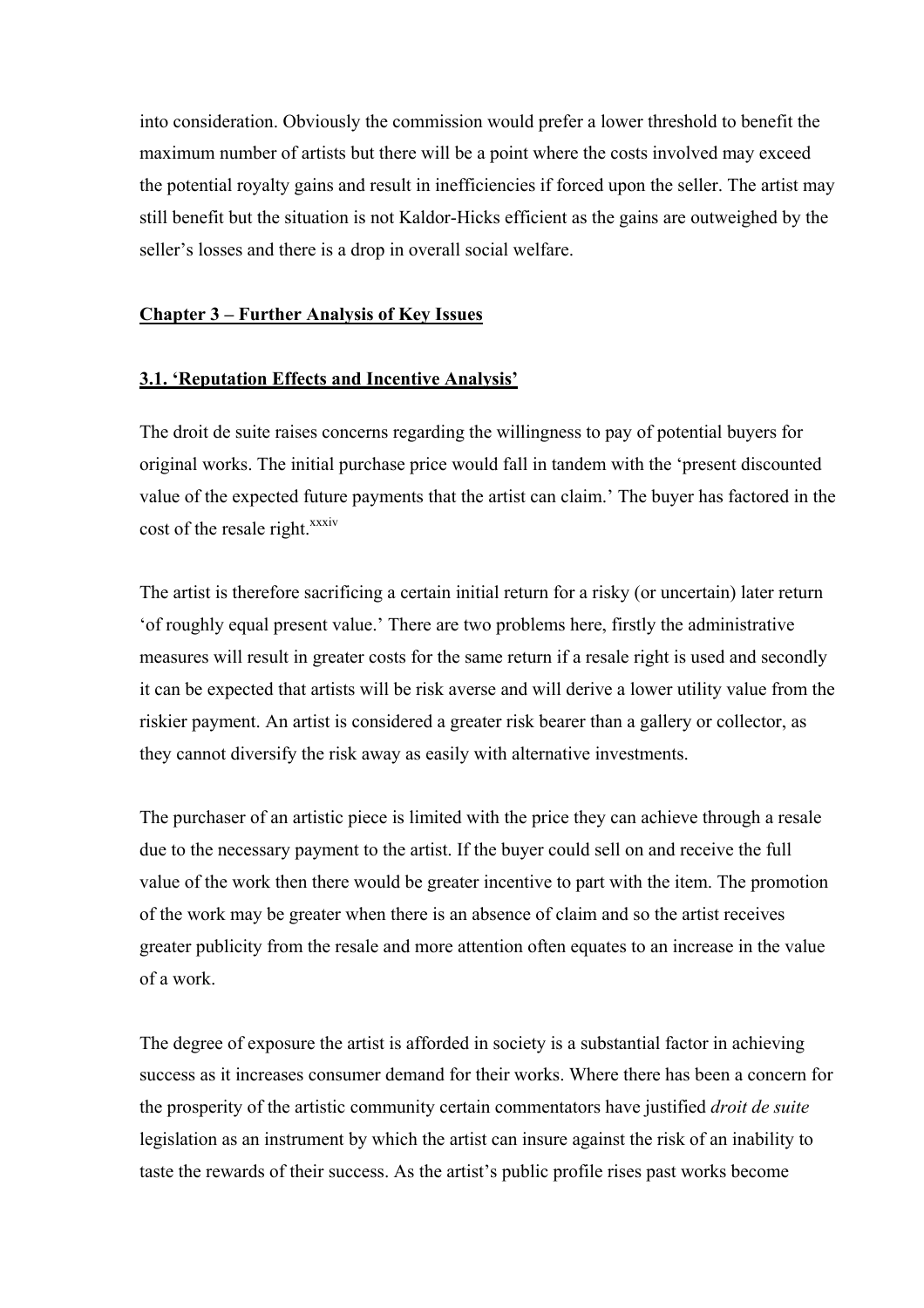valuable and they cannot internalise the benefits of their success, as they no longer have any ownership rights.

The 'pain and suffering' of living in poverty whilst others live off the fruits of the artist's labour may be seen as severe enough to make the acceptance of lower initial prices worthwhile. In other words it may be worth the risk 'premium,' deducted from initial income, if it avoids seeing paintings becoming very valuable and receiving no financial return.

The perceived effect of resale rights on the reputation of artists has been stated as 'the most convincing justification for recognising artists' moral rights.' The value of any given artistic piece will primarily be dictated by the overall value of the creator's portfolio. During their career an artist will usually create a substantial body of work. A consistent stream of high calibre work will often bolster an artist's reputation and as the value of new works continually increase then this creates a positive externality where by earlier works will also increase in value. An important factor is whether new pieces complement the previous portfolio or are substitutes for prior works when artists return to an earlier style when not successful, thus probably rendering those earlier works less valuable. De Chirico is a prime example of the latter where as Picasso is an enlightening example of the former as his works from the Blue Period would have been of little value today if it were not for the public interest in his later more abstract style.

As with any investment an important tool is to be able to predict the future performance of a young artist. In addition to seeking encouragement from the 'potential' of early work it is necessary to look at the artists talents, degree of ambition, work level and ability to promote their own reputation. Certainly the artist should have the greatest insight into some of those personal characteristics. In order to achieve success the artist needs the art community to invest in their work. An efficiently working market will provide the methods for potential investor to distinguish between high and low quality artists analogous to the use of warranties and guarantees for other commodities.<sup>[xxxv](#page-39-29)</sup>

A royalty right can, at least in theory, be used in this manner. When an artist is willing to accept a reduction in the initial sale price in return for a future payment as a percentage of any subsequent sales then they are indicating to the market that they have confidence that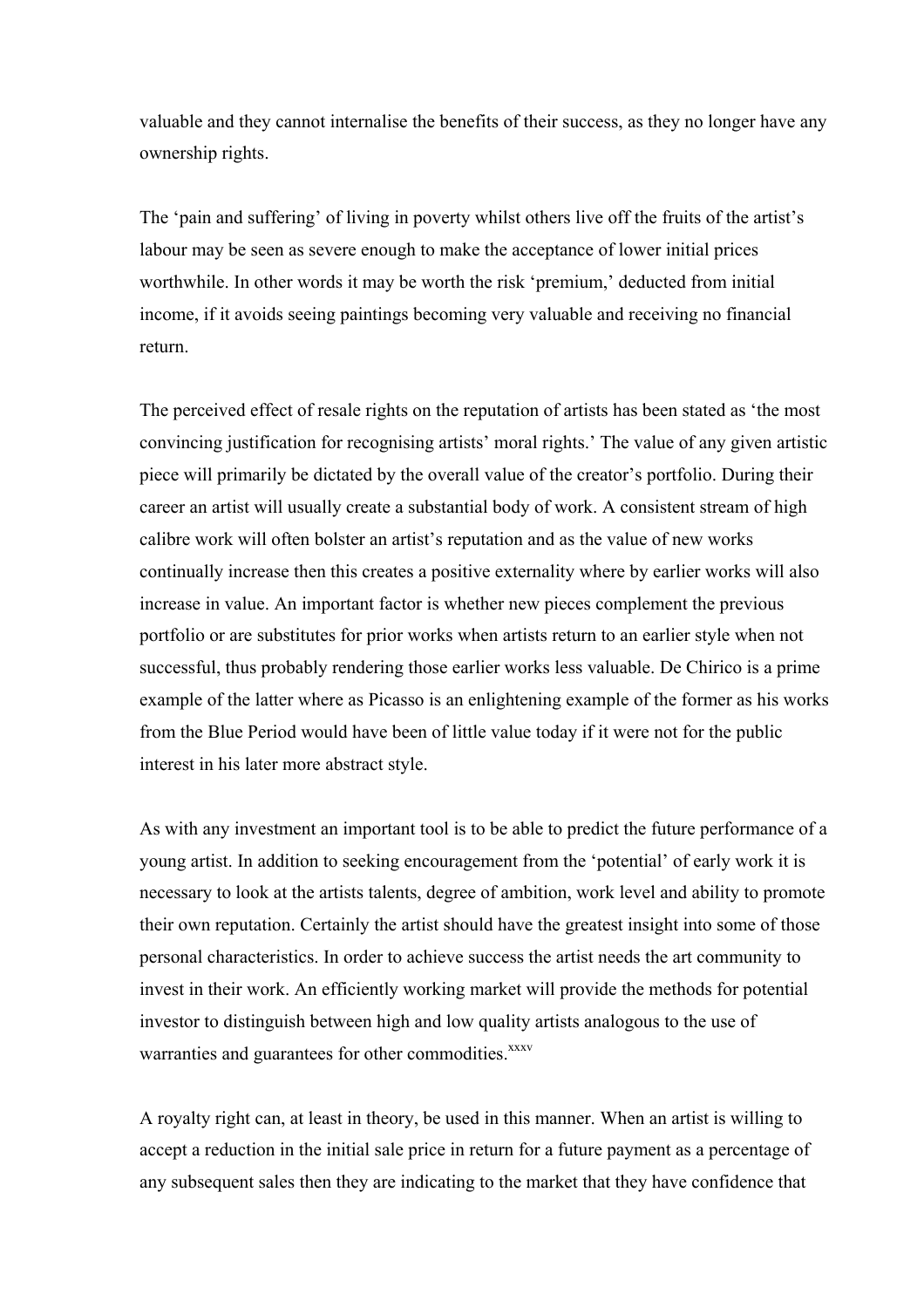their work will appreciate in value. The investor will be encouraged by this as it indicates that they can profit from future sales of the asset but also that the artist will intend to attempt to increase the works value in order to maximise their own royalty revenue. Artists with less confidence in their work will rather accept the certainty of a higher initial price or they will be encouraged to leave the market, leaving only the stronger artists and perhaps a 'richer artistic patrimony'.<sup>xxxvi</sup>

Both of these factors may encourage efficiency gains. The concern is that it becomes so important to 'signal' your confidence in your work that it becomes a necessity and artists have to 'over signal' and take excessive risk and a below optimum initial payment. Purchaser would then also stand to lose out as what they interpreted as a high quality work fails to achieve the returns they expected on the resale as it was merely a low quality work and the incentive system would break down.<sup>[xxxvii](#page-39-30)</sup>

There are personal benefits to the artist to build on their reputation as a more prestigious artist can command higher prices for original works but also there are positive externalities to the benefit of buyers (social benefits), as previous works then become more valuable. If the artist still retains a royalty right in the earlier works then they will have greater incentives to build on their reputation as some of the positive externalities have been internalised.

Where an artist has such an interest in their back catalogue then they still have incentive to maintain their reputation even after they have left the profession. In this regard other moral rights are also supported such as right of integrity so as to provide some encouragement to investors that the value of their purchases will remain intact, maintain marketability and if these moral rights can be wavered then they are still protected by the *droit de suite* legislation. The artist therefore has a 'continuing financial stake in the value of all the work that he has produced' and is provided with incentives to 'serve as a good fiduciary duty for the interest of the current owners of his works' as well as the 'public at large by continuing to police his moral rights.'<sup>[xxxviii](#page-39-31)</sup>

# **3.2 Inalienable Rights**

# **3.2.1 Connection to Moral Rights**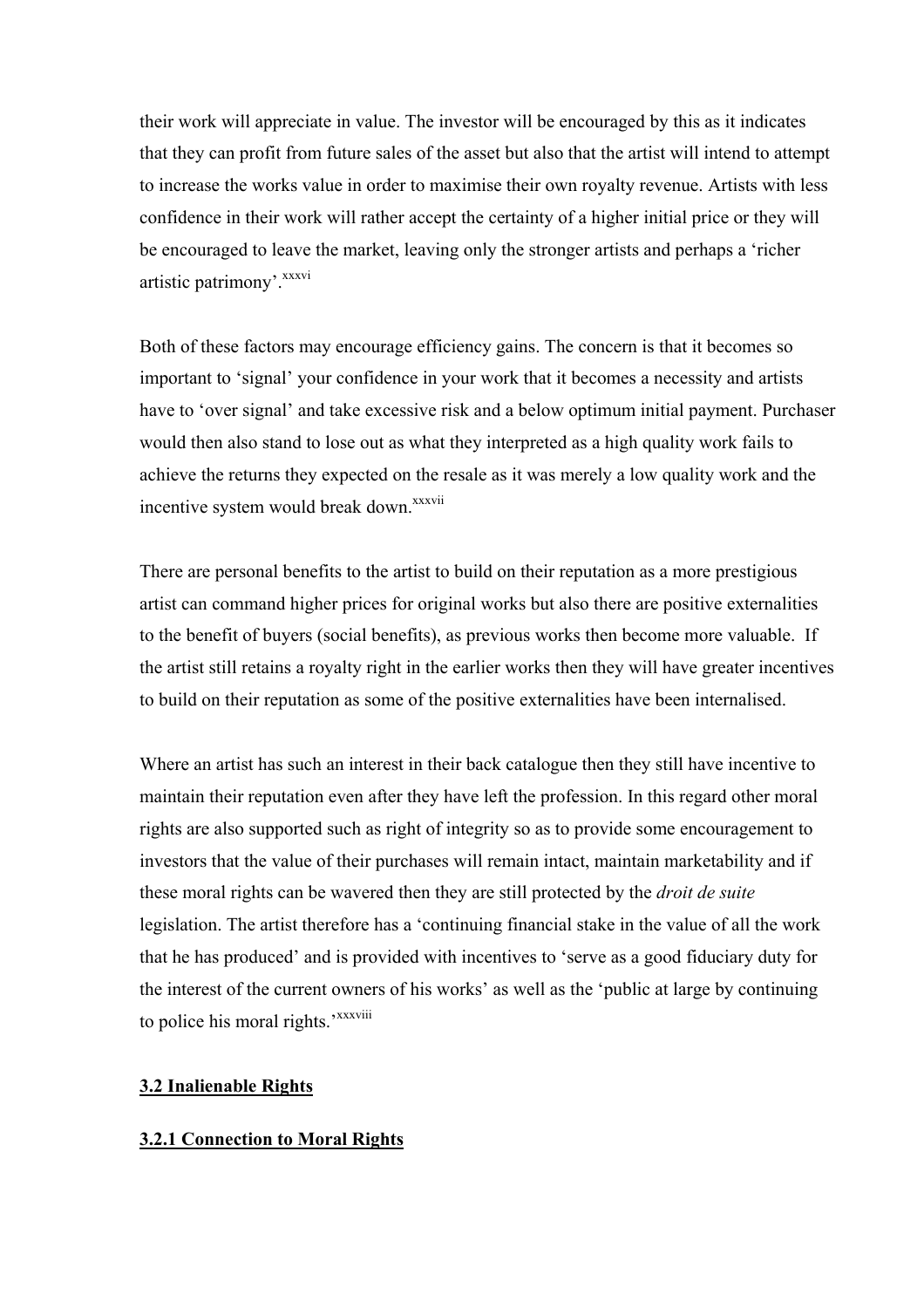The EC Directive intends to use inalienability as a means of correcting market failure<sup>xxxix</sup>. The commission is obviously not satisfied with the functioning of the market and addition safe guards are necessary for the protection of creative artists. We make a distinction here from the typical use of inalienable rules to exercise *pure paternalism* and prohibiting transactions such as sale of children entirety for the good of society in general with *selfpaternalism* where the state does not consider an individual's actions to be in their own best interests.<sup>[xl](#page-39-4)</sup>

Commentators have often included *droit de suite* into a wider sphere of droit moral (moral rights,) where states have intervened to protect the artist, as a purely contractarian approach is deemed insufficient. Commentators have perceived that the *droit de suite* has characteristics of a 'personality right' especially as all states that presently have such provisions have granted the right without right of alienation.<sup>xli</sup>.

Moral rights legislation often includes a right to integrity and a right of paternity. The former allows the artist to maintain the right to prevent alteration, mutation in inappropriate association of the work by subsequent owners if it prejudices the honour or reputation of the creator. The latter allows the artist associate or disassociate themselves with their creative works. States differ in their treatment of moral rights and certain countries such as Canada provide such protection for artists but allow them to waiver their protection. Moral rights can all be considered from an economic viewpoint as they affect the value of an artist's portfolio.

# **3.2.2 Traditional Approach to Limiting Alienation of Property**

As an inalienable economic right the provision of a resale right has certain qualities analogous to a right of distribution as artists have limited control over the subsequent disposal of their works.<sup>xlii</sup> Such limitations on the sellers of artistic works come into direct conflict with the traditional rights of property. The traditional economic standpoint in a fully functioning market any restrictions on the transferability of property rights will lead to efficiency losses as they prevent resources ending up in the hands of those who value them most.<sup>xliii</sup> Bargaining theory provides the foundations for the economic analysis of property law and optimal efficiency can be achieved if all possible Pareto efficient transfers have taken place.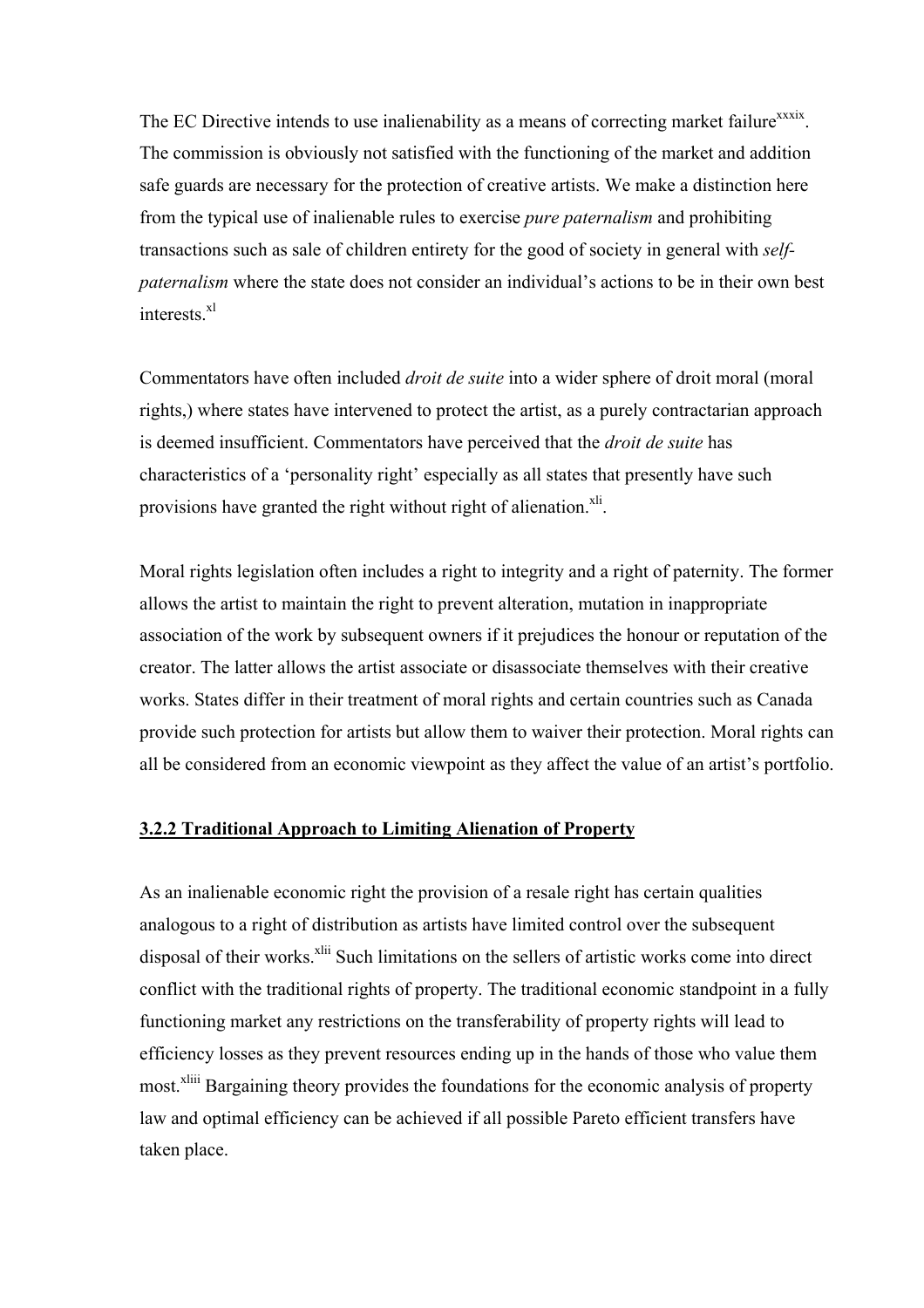In general property rights must be transferable to facilitate the movement of rights from lower value to higher value uses and so ensure efficiency.<sup>xliv</sup> One condition is that they are willing bargains stuck between parties at mutually acceptable prices and provide no externalities.

# **3.2.3 Transaction Costs Model**

Guido Calabresi and A. Douglas Melahmed have developed a useful transaction costs model in regards to the regulation of property.<sup> $x\text{lv}$ </sup> They subdivide statutory laws into property rules and liability rules. Property rules are a scheme of free transfers between willing buyers and sellers. Liability rules are, by contrast, a scheme of allowable coerced transfers at market prices set by official entities such as the courts. Someone may use or even destroy the initial entitlement provided they are willing to pay an objectively determined price for it. Where the costs of negotiation towards an agreeable price are prohibitively high then a liability rule that reduces these costs may be justified.

Ownership of property is often seen from legal perspective as possession of a bundle of rights. A private dwelling is an example of a property that is dictated by both property and liability rules. Property rules include the right of possession and the allowance to use the land in anyway the owner pleases provided that property rights of others are not infringed. Liability rules include regulation of eminent domain, as the Government reserves the right to possess or destroy a private domicile for public purposes such as the construction of a new railway. In certain circumstances a set level of compensation must be awarded, but in all cases the Government must not exceed it powers granted by statute.

Property rules are generally seen as prima facie efficient and so liability rules are granted only as an exception. Certain areas such as compulsory purchase cannot be governed by property rules because hold up costs and free rider problems tend to exaggerate individuals' claims and create prohibitively high transaction costs.

Certain rights in relation to a domicile are also often inalienable for example the disposal of a property by incompetent persons or minors. Under an inalienability rule the transfer of the particular right is prohibited even though there are willing buyers and sellers. Calabresi and Melahamed consider inalienability in the same light to grant certain rights as inalienable, and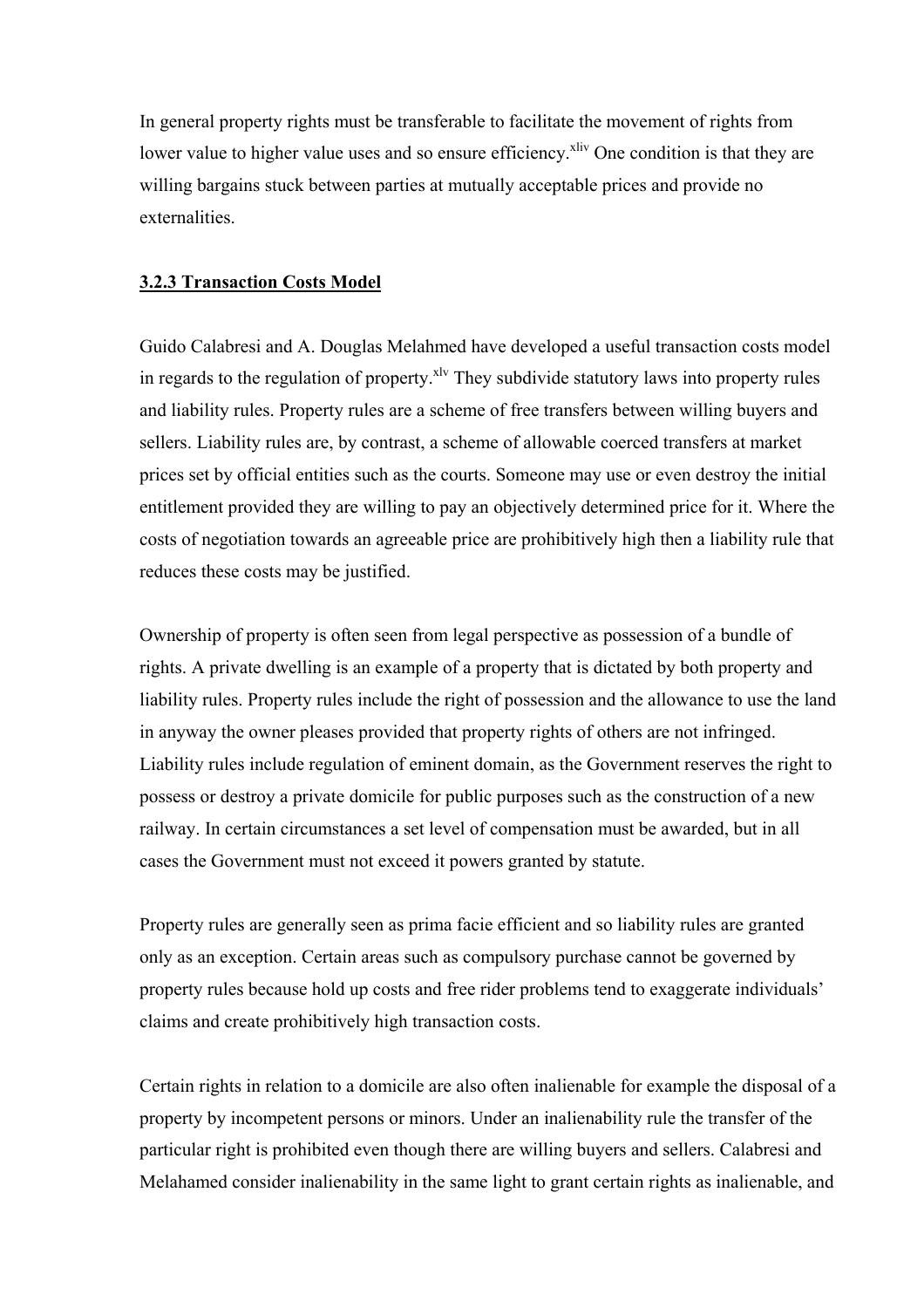thus non-transferable, maybe useful only in exceptional circumstances. As a general rule transfers of property should only be struck down where the conditions of the transaction are seen to be unconscionable. Where the process was between capable consenting adults without indication that either party is under duress then a transaction should be upheld. A transfer should not be voided when a party to the agreement ex poste claims the substance of the agreement to be unfair.

The well-known example used to illustrate this is a consideration of pollution. Free rider problems mean that affected public cannot pay off the land owner to prevent him from selling to a polluter even though there are significant social costs inflicted on society which are not internalised by the sale. The large numbers affected means that means that the prices would be so high that no party would be willing to pay them. The only tenable solution is an outright pollution ban. The discussion here need not be focused on moral issues such as health and quality of life but can be framed in market rhetoric as the effect of pollution on the value of the neighbouring land. Both property rules and inalienable rules apply here as most rights in the painting can be transferred with subsequent sales such as the right to put the work on public display but there is no possibility to assign or waive the artists' right to retain their financial interest in the work.

# **3.2.4 Paternalism, Distributional Justice and Inequality of Bargaining Power**

The only circumstances where restrictions on transferability are justified are when the market fails to function correctly and there is deemed to be market failure. In this scenario restrictions may be implemented as second best responses and can improve efficiency. In respect to *droit de suite* legislation there are concerns that the strong position of the dealers in the market and the inability of artists to co-ordinate a resale royalty mechanism would lead to unfair contractual terms having to be accepted by the artists.

The underlying justification for the European Community's initiative is a paternalistic attitude towards artists as they consider that as owners of a resale royalty they are not capable of utilising it to maximise their own welfare. Inalienability is seen to be dictated by three normative rationales. $x^{\text{1vi}}$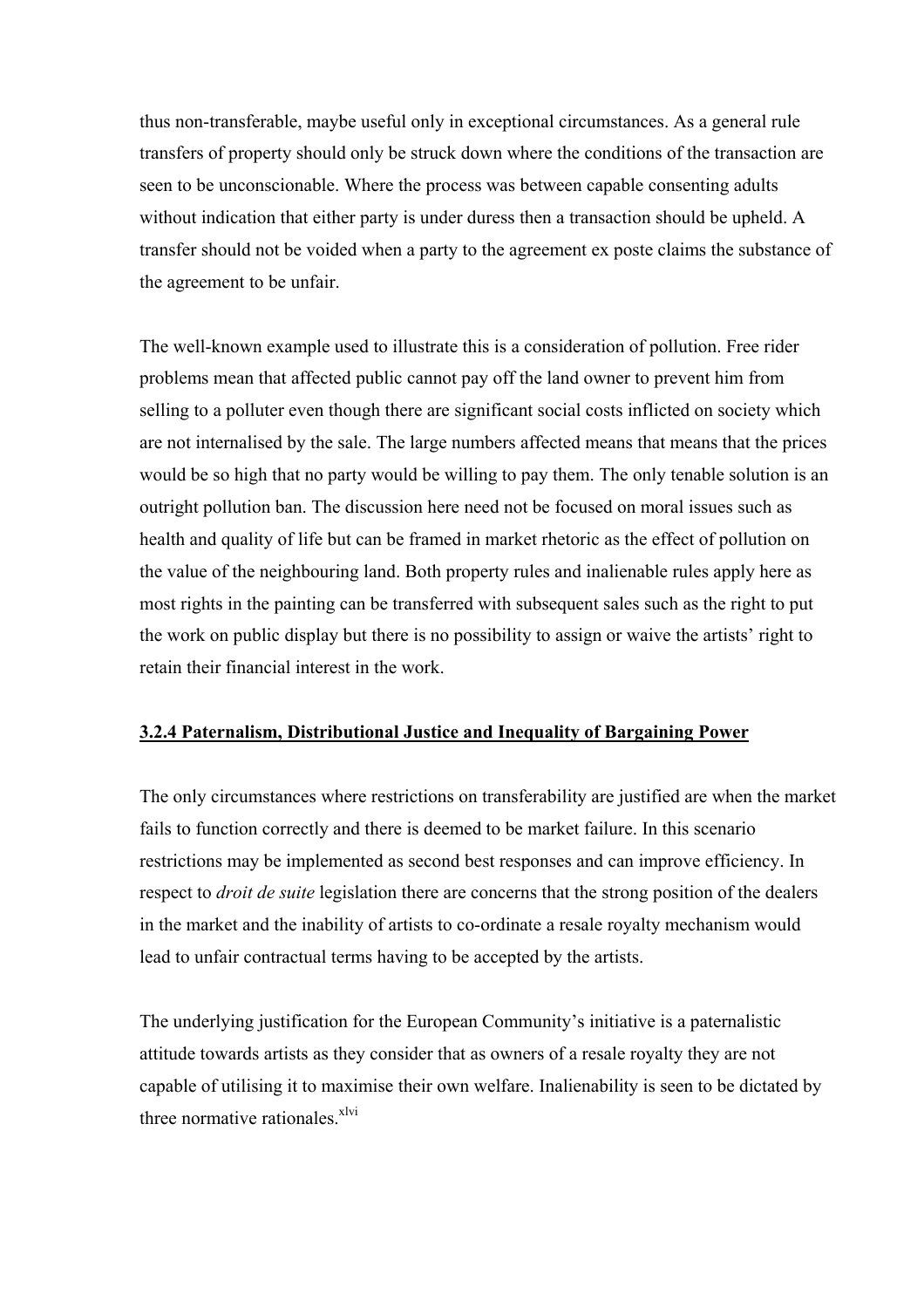In addition to the pursuit of economic efficiency there are also certain specialized distributive goals and there is an incompatibility between unfettered market processes and the responsible functioning of a democratic state. Rules should be left to the market and freedom of contract unless on of these three factors applies.

The use of inalienability to achieve distributional justice can only be justified to 'prevent monopoly gains' and where distributive costs that arise from efficiency based restrictions burden a certain group to the extent that the restrictions are unjustified. The Government needs to be vigilant to ensure that the use of an inalienability rule does not hinder the development of other solutions for lowering the transaction costs associated with a property rule.

Where there are concerns that a transaction has occurred as a result of unequal bargaining power then it may be struck down as unconscionable as one party is in the position to exploit a particular weakness of the other. The area of regulation includes such concerns areas such as undue influence, duress and misrepresentation and in this situation the contract should not be valid as on efficiency grounds it is no longer a mutually beneficial contract.

Supporters of the imposition of a resale right have alleged that artists are victims of monopsony power although it is unclear without empirical evidence to assess whether such a problem is prevalent. A monopsony exists when there is only one potential buyer who has sufficient power to pay only the reservation price for an artist's work. The fee is provided in current capital as the artist has limited potential to borrow against expected future earnings and so initial prices cannot drop any further.

A government has to consider questions of policy as to whether to permit an individual to maintain such a right in their work and if the state wishes to allow such protection whether a *droit de suite* provision will be compulsory for all artists.

# **3.2.5 Contractual Alternatives and Economies of Scale**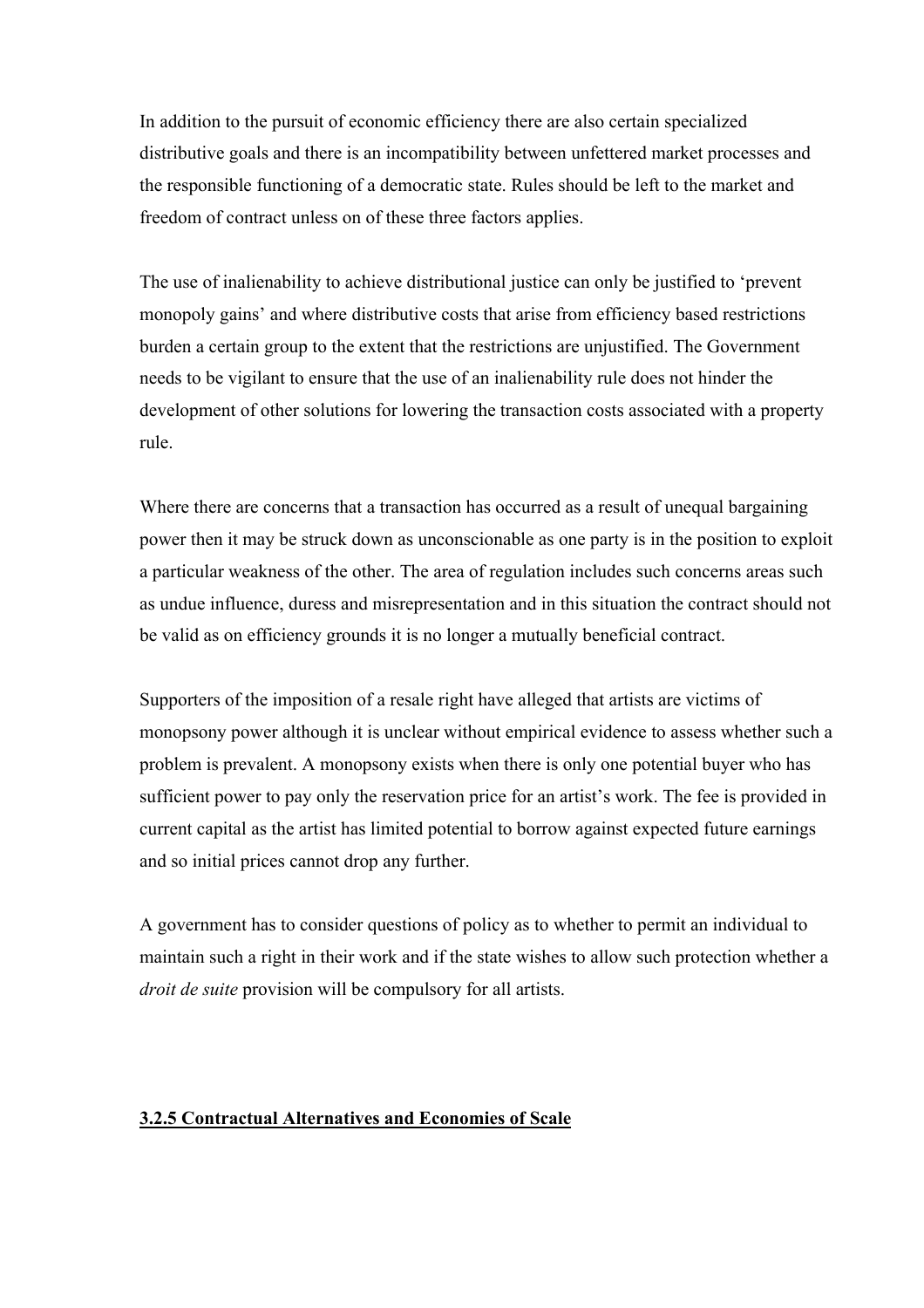A resale right requires an extensive infrastructure if it is intended to operate effectively. The European Commission has stated that the member states are best positioned to organise the collection of the *droit de suite*. The infrastructure already exists in many states for collection of royalties, either specifically for a resale royalty or at least copyright royalties for reproduction of the work.

Requirements include widely available information on transfers of works of art. 'Purchasers of artworks must be made aware of the existence and nature of the right and a recording system must be established for maintaining records of the ownership and sales of artwork covered by the right.' Certain costs may be shouldered by the state but a percentage will undoubtedly be met by the industry.

Economies of scale dictate that if resale rights were established by 'private means' then only a few would risk retaining the right, as initial fears that duty would not be collected. In the past attempts have been made to create 'standard form' contracts so that the artist and collector can come to an agreement with a greater certainty of the conditions that apply. Unfortunately they have not been successful due to the administrative costs involved.<sup>[xlvii](#page-39-33)</sup>

A limited number of participating artists will result in higher transaction cost per work to which it applies and result in a further reduction in those seeking royalty and the system will fall through. The motivation to deviate from the regime will always be higher than the incentives to maintain it.

Collective action is necessary to keep costs to a minimum but even mutual agreement is difficult to enforce and if the *droit de suite* appears to be 'efficient as a general practice' then it follows that a government should make an unwaivable right.

To demonstrate that the right is efficient as a general practice takes time and could be possible with the commission's four-year reviews but it is unclear with efficiency cannot be proved. Existing European regulations do not provide assistance in this regard.

# **3.3 Comparison with Composers and Authors**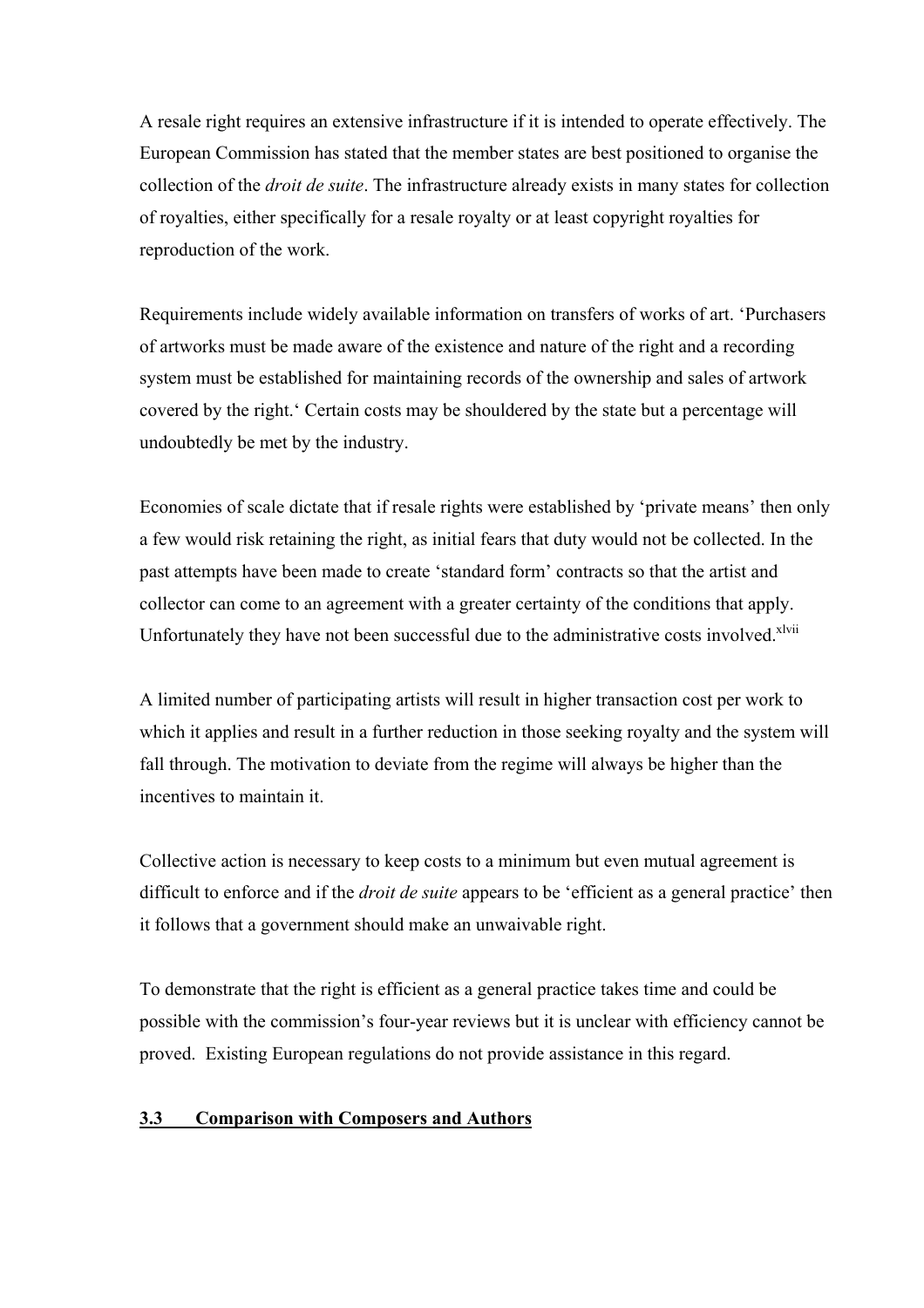A useful comparison to the Directive 2001/84/EC is the royalty payments afforded to authors and composers where a similar cost and benefit trade off exists and a corrective system is already established. A brief analysis of the similarities between these systems is also instructive as to determine whether the EC directive now provides visual artists the same level of protection as their counterparts in other areas of the creative arts. The resale right has been introduced by the Commission in order to become an 'integral part of copyright' law and it is claimed to be necessary 'for providing creators with an adequate and standard level of protection.' A principal problem with a *droit de suite* in this form is that it is a continuing property right and in most legal jurisdictions such rights are, in practice, almost impossible to create or enforce unless explicitly provided for in statutory law. However many arguments for the *droit de suite* are analogous to those used to justify or discredit the continuing property rights that exist for copyrights and patents which exist in established and successful systems.

Creative individuals other than visual artists are commonly compensated through royalty payments in preference to a lump sum for the sale of the copyright. The same objections are often forwarded for authors as they are for artists. Royalties shift authors' incomes from early years, where they may have greater financial constraints, to later years. The market risks are also shifted on to the authors from the better-diversified publishers. The system also promotes a negative insurance, rewarding the more successful authors but provides no fall back for their struggling contemporaries. Nevertheless the literary community routinely uses a royalty system.<sup>[xlviii](#page-39-1)</sup>

Supporters of authors' rights cite arguments that are also applicable to arrangements for artist. Authors can promote a literary work after publication through 'book tours' and 'writing other successful books' just as artists can improve upon their reputation and public exposure. Informational asymmetries exist on both sides as authors know better than their publisher their drive to write other works where as publishers may have better information on a book's marketability as well as publishing and promotional costs involved. Authors can signal their intentions through taking a payment in royalties and this system can limit the publishers' informational advantage when negotiating the authors advance. Where there is a fixed royalty rate the 'publisher must simply decide for itself whether he book is worth publishing *given* the customary rate.' <sup>xlix</sup>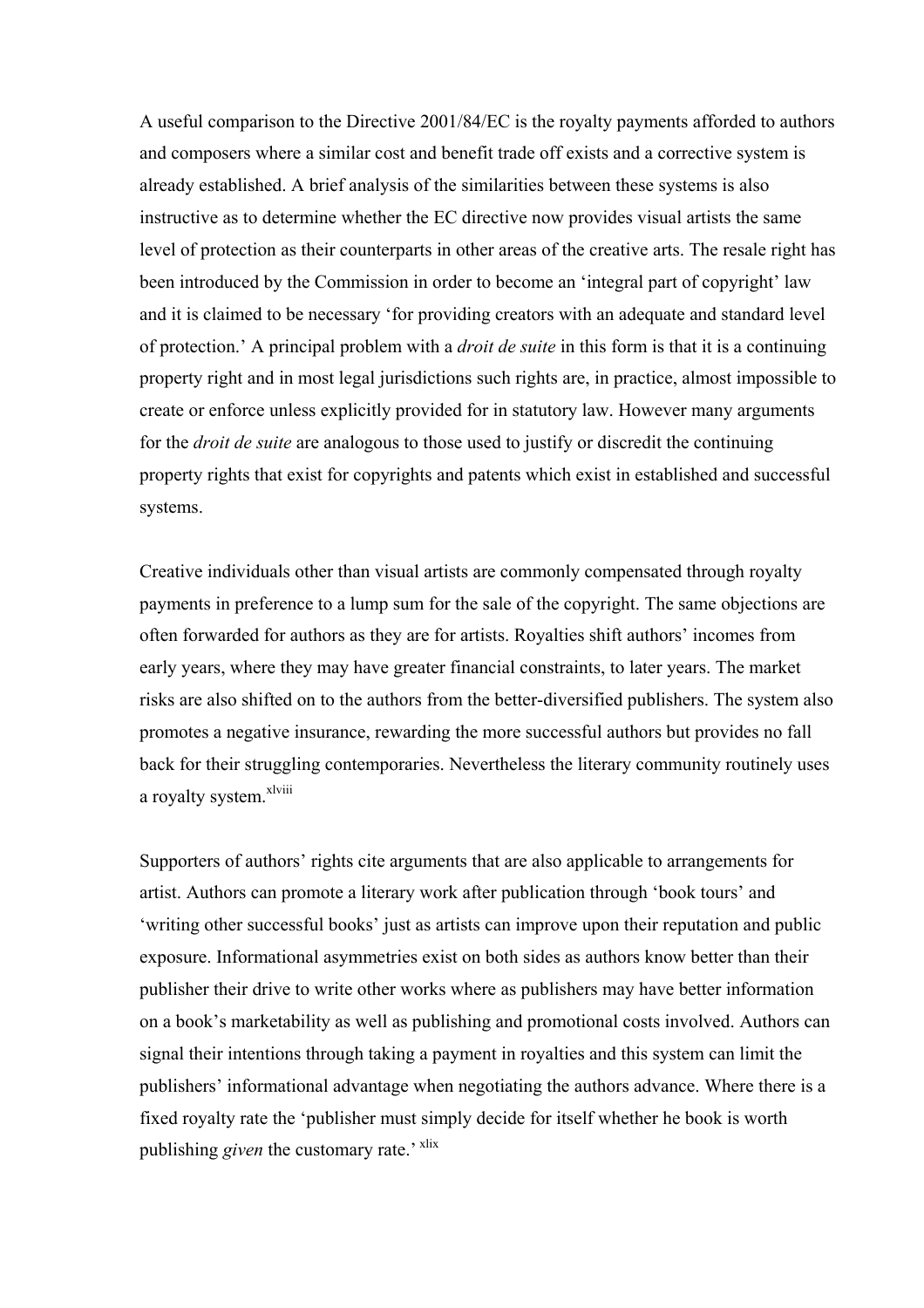There are obvious comparisons here to artists exhibiting in galleries before the gallery sells on taking a standard rate commission. Once the work is on the market it is presumed that any informational advantage a gallery may possess are lost as prices begin to reflect market evaluations.

The role of galleries is also seen as a mitigating factor as the competitive bidding process for works is not paralleled in the literary market. In an auction approach the publisher would have to bid something close to what they see as the market value, this can be done for visual art, as assessment is straightforward. In the literary market this approach is inefficient, as numerous publishers would have to assess manuscripts in their entirety with only a small possibility that they will secure the publishing rights. For this reason competitive bidding only occurs for the most prominent authors where the potential rewards are the greatest.

The markets for goods in different sectors of the arts also differ to large extent. A noticeable difference is that there is no significant resale market for individual manuscripts for authors or composers. A closer analogy to artists' resale rights exists when rights to a book are sold to a secondary publisher. In this case the royalty arrangement often is maintained with the same percentage terms, as other arrangements would be more costly due to the negotiation process. If a fixed sum had been agreed to pay off an author when switching publishers then the following would take place. 'The publisher would have an incentive to engage in such a resale proceeds exceeds his after royalty profit from continuing to publish himself and vice versa' and an author likewise has a veto power to avoid sales where his revenues are reduced $<sup>1</sup>$ </sup>

There is also an analogy relating to the incomplete nature of the work. The author often negotiates the advance before the final version of the manuscript is completed just as artists strike deals with dealers for present and future output. In both situations an agreement for royalties over a flat fee negates the risk of shirking with lower quality later works.

# **Chapter 4 Impact on the Market**

# **4.1.1 Public Choice.**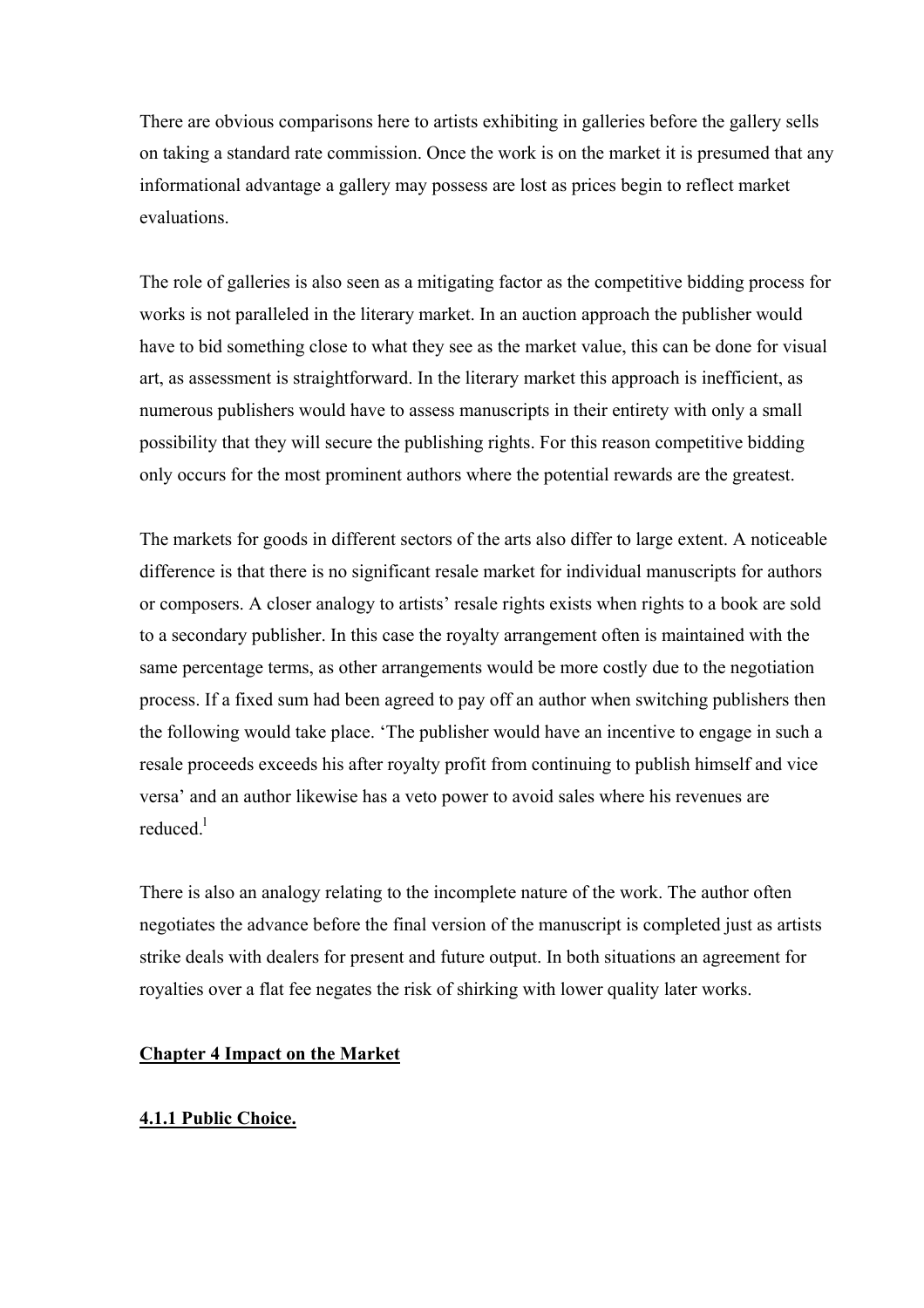The assessment of *droit de suite* legislation requires the use of public choice analysis (also referred to as the economic theory of legislation.)<sup>li</sup> The principal consideration here is the application of game theory and microeconomics analysis to production of law by the legislature.

In particular I will focus here on the law-as-market version of the economic theory of legislation, which asserts that legislation is a good, and so has a supply and demand function just like any other commodity. Following this reasoning protection through legislation 'flows to those who derive the greatest value from it, regardless of social welfare.<sup>'lii</sup>

# **4.1.2 Influences on Legislators**

The legislature use regulations 'to raise the welfare of the more influential pressure groups.'[liii](#page-39-30) In this case the pressure is exerted from member states as well as interest groups and opinions from certain states such as France and the United Kingdom whose viewpoints are diametrically opposed. Member States, in turn, are required to balance the interests of artists and the art market.

Member States' economic interests differ; the United Kingdom for example is a primarily selling country as London is a centre of the international art trade. It is not surprising that the UK has incentives to attach greater importance to protecting the interests of the sellers of works of art than to protecting the rights of the authors. The primary motivation is to maximised revenues from the international auction houses as this increases tax income and indirectly increased possibility of re-election for the incumbent Government. Other states are seen more as production centres and want to help artist. Also a rich culture has secondary benefits as it can help attract visitors, bolstering tourism, a multibillion Euro industry, and can encourage economic migrants to settle and invest in certain metropolitan areas.

Legal traditions also have a certain impact as common law countries have often conceived the objective of copyright to promote art for the public good where as civil law primarily focuses on the protection of creators.<sup>liv</sup>

# **4.2.1 Development of the Directive through the EU process**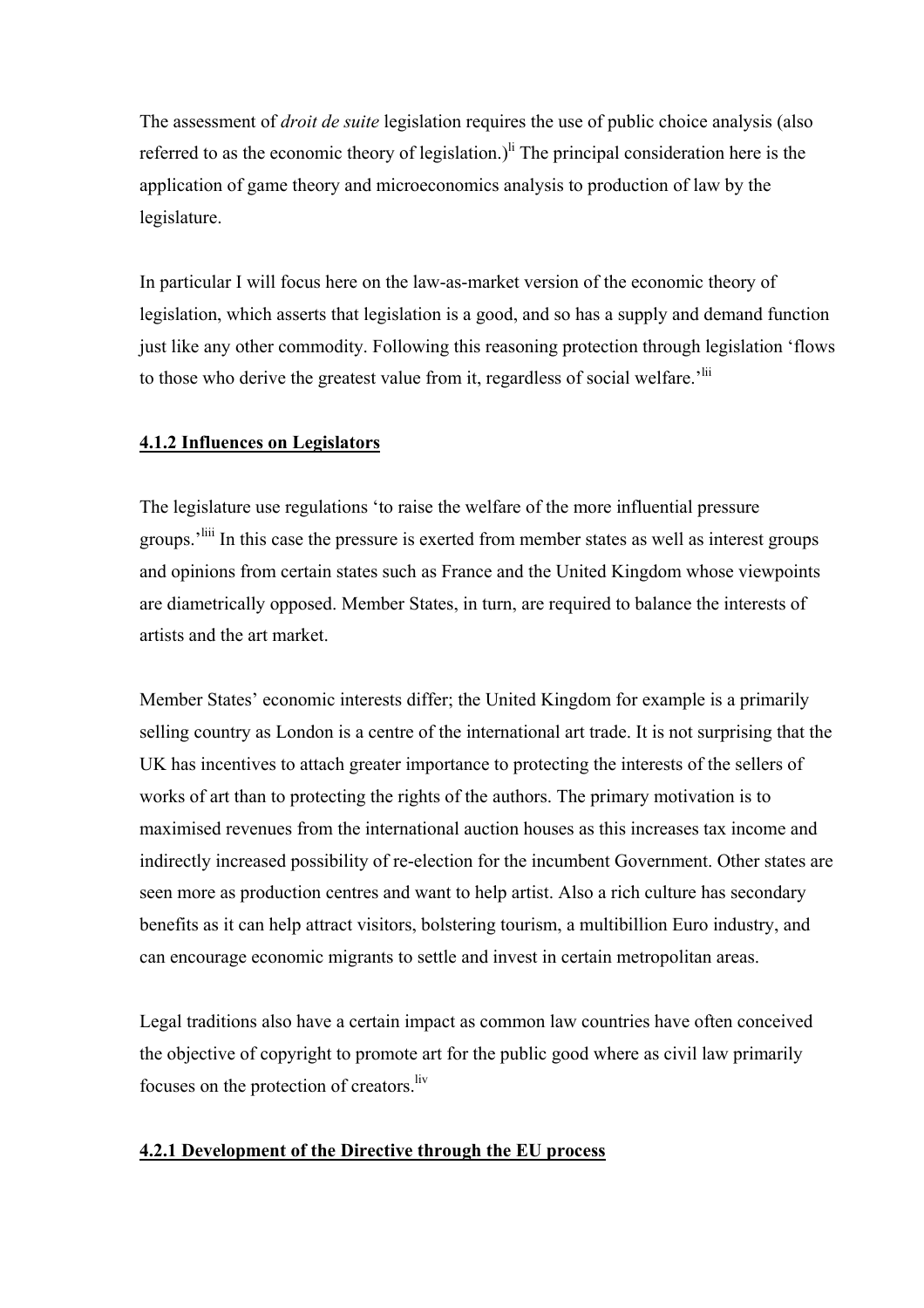As views differ to such an extreme the European Commission has had to come to a legislative compromise which may or may not be in the public interest but stems from the belief that in seeking a middle ground 'is the most effective strategy politicians have for maximising political support.'[lv](#page-39-23) 

The Commission created a proposal in 1996 and the digressive percentage scale that is applicable to secondary sales has subsequently altered (see table below) and it is clear that changes have been substantial.

| <b>Price Level</b>    | <b>Percentage Applied</b> | <b>Maximum Royalty from this Level</b> |
|-----------------------|---------------------------|----------------------------------------|
| $1,000 - 50,000$      | 4%                        | 1960                                   |
| $50,000.01 - 250,000$ | 3%                        | 6000                                   |
| $250,000+$            | $2\%$                     | ------                                 |
| <b>Total</b>          |                           | No limit                               |

The progression of the *droit de suite* legislation though the decision-making process has highlighted a difference in emphasis between the European Parliament and the European Commission. Parliamentary amendment proposals included a far lower threshold of 500 Euros which would have favoured less successful artists to the detriment of sellers and considered that the artist should have a right to a percentage of the profit of any resale rather than the net sale price. This approach follows the theory of intrinsic value theory stating that as artists are the creator of the work and are the sole contributor to any rise in value then they should receive a percentage<sup>lvi</sup>.

Critics have dismissed this approach because of the complexity of calculating and enforcing the rate and use the defunct Italian regulatory system as an example of the impracticalities can be encountered. Other alterations by the Commission from their original proposal include the creation of the limit for the total sum that a seller is required to pay and the increase in the threshold from which the fee applies from 1000 Euro. Considering the previous theoretical example of the Tracy Emin photograph the amount payable has fallen from 6760 Euros and as the realised prices rise the changes are more acute. If DeKooning's 'Interchange' had been sold under this original proposal then the artist would have received approximately 400,000 Euros, considerably higher than the maximum royalty payable under the final Directive of 12,500 Euros.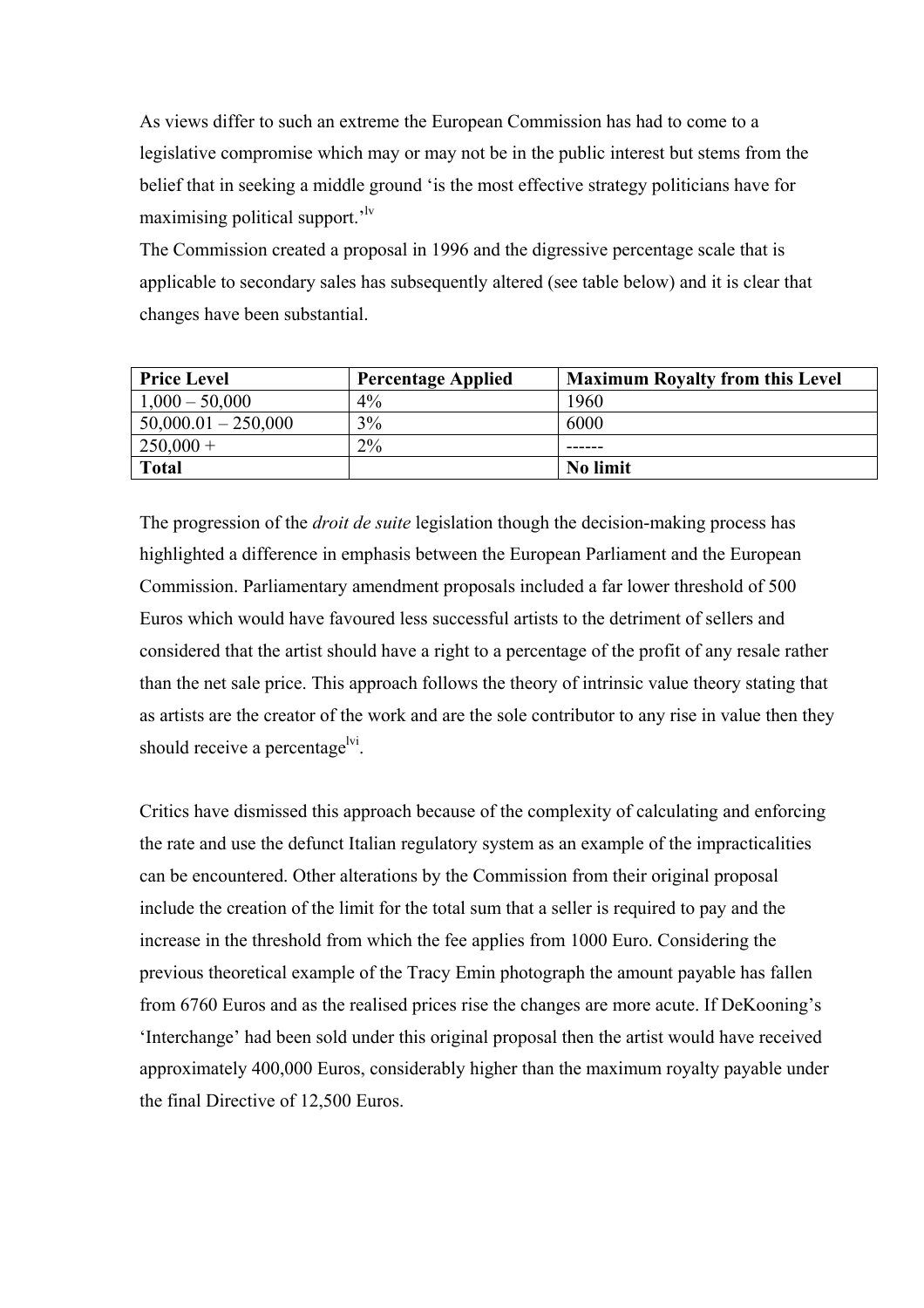# **4.2.2. 'Forum Shopping' – Impact of a Digressive Scale of Royalty Rate**

A frequently voiced criticism of the introduction of a royalty system based around a *droit de suite* is that the costs imposes upon the sellers are so severe that there are sufficient incentives to transfer the sale to a third country where no such costs exist.<sup>Ivii</sup> Due to the international mobility of clientele associated with the modern art market there may be the possibility to 'forum shop' and conduct sales in the jurisdiction with the most favourable economic conditions for the stakeholders concerned.

An example provided by the European Commission from 1988 was of the sale three Joseph Beuys paintings in a London auction house for £462 000. Both parties to the sale were German nationals and the Commission appears to suggest that circumvention of the German resale right was a decisive factor in the decision not to conduct the sale in their home state.<sup>lviii</sup>

The displacement of sales to locations where transaction cost are lowest may result in the loss of a competitive edge for European states against third countries. The concern is particularly acute in London, as sales in the city now constitute 70% of the European Art Market with revenue estimates between  $£2.2-3.2$  billion.<sup>lix</sup> The actual sales in London are even higher as it is estimated that between 55-60% of transfers of artistic works in the capital are outside the auction system and sold through professional dealers.

Alongside London the two foremost centres for trade in art are Geneva and New York neither of whom at present operate a resale right system. Transaction costs are difficult to calculate because of the number of factors involved but Catherine Trautmann has stated that considering the tax regimes in place in 1999 costs will amount to 22,000 Euros to sell a work in Switzerland or 33,000 Euros to ship to the United States. Clearly from this simplified standpoint the maximum royalty payment of 12,500 Euros will not encourage migration of sales to third countries.<sup>1x</sup>

The Commission acknowledges that an international resale royalty system would be preferable and endeavour to promote the resale royalty to their principal trading partners. The USA has stated in the past that it would have to consider the enactment of *droit de suite* legislation at the federal level if the EC directive was passed.<sup>1xi</sup> The Swiss Government has contemplated *droit de suite* legislation but no progress has been made since the rejection of the proposal on economic grounds in  $1993<sup>lxi</sup>$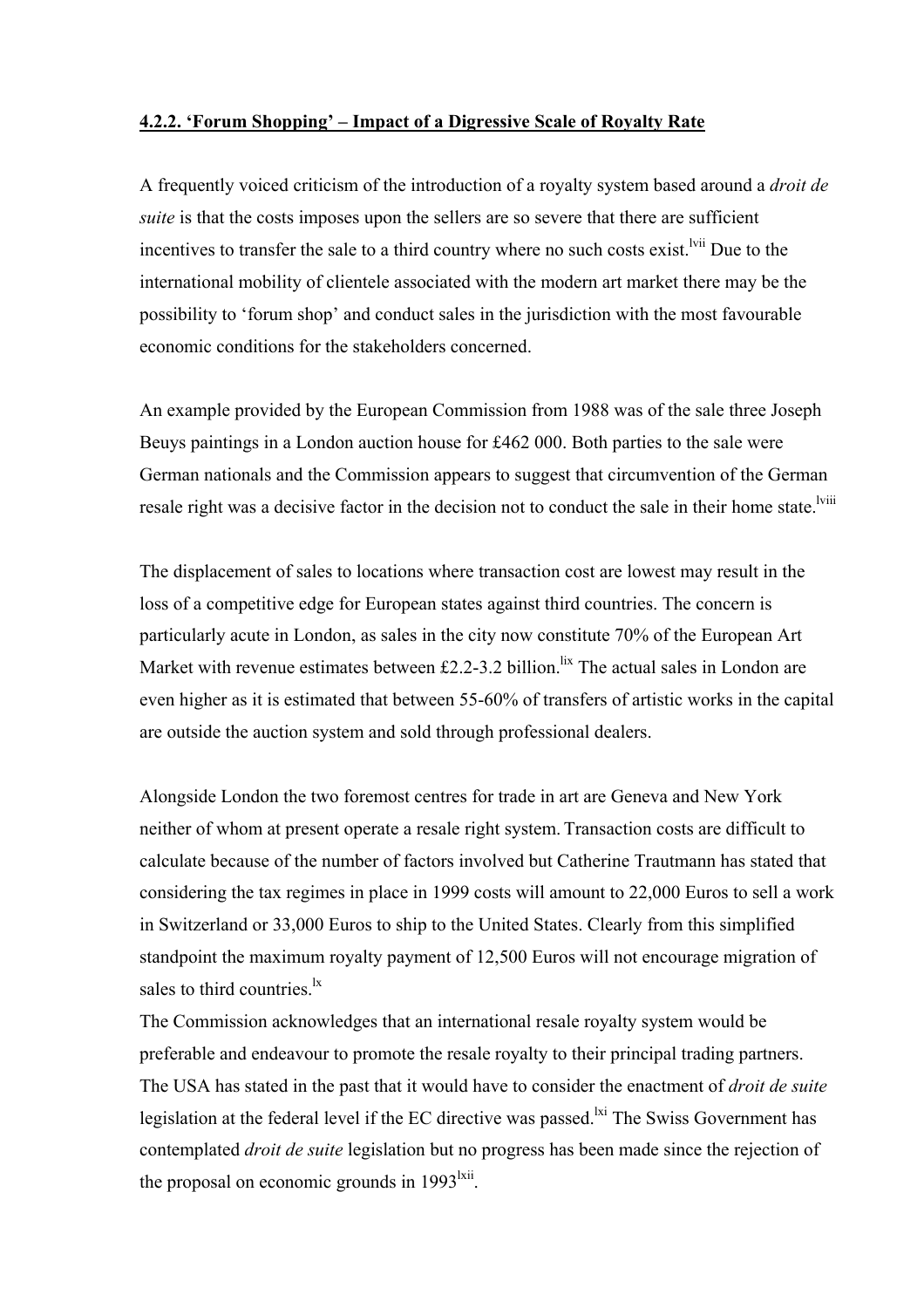The trade-off between circumvention of royalty requirements and the cost of reallocation clearly alters dependant on the expected sale price. Where works are highly valued then the potential savings from avoiding resale payment can become substantial and the agents involved in the sale are more likely to be internationally mobile<sup>lxiii</sup>.

The digressive scale of applicable royalty rates is specifically designed to avoid the loss of large-scale sales from within the member states. The levels have been calculated to ensure that it is not worthwhile for the sale of any artistic works to be reallocated to third countries with the accompanying costs of exporting the piece outside of the European Union<sup>lxiv</sup> but it will take time to assess the effect of this system.

# **4.3 Art Dealers' Commissions – The Primary Market**

A large majority of visual artists already use a royalty-based division of income with regards to the primary sale of a work and it is useful here to see how this could be expanded into the secondary market. There is no singular method of sale that is sanctioned by statute and yet the market practice is almost universally identical suggesting that it is the most efficient arrangement for the artist and dealer. The artist transfers possession of their work to the dealer who then attempts to sell it onto a collector and both parties will take a predetermined share of the sale price. The alternative arrangement, where the artist sells the work to the dealer who in turn sells on to the general public, is uncommon. <sup>[lxv](#page-39-1)</sup>

The agreement between the artist and the dealer will often extend to grant the dealer the right of exclusive promoter over subsequent works. In this way the dealers have incentives not only to achieve the highest possible revenue from the particular piece in their possession but also to create an appropriate price structure to facilitate the sale of as much of the artist's catalogue as possible. The dealer will have to consider a trade off between sale price of individual works and the quantity of total works sold in order to maximise overall revenue.

The functions of the dealer will principally include the promotion and public exposure of the artist's work and such activities will hopefully raise the value of all the works by that artist. When the dealers have rights to all of the works then the benefits of their promotion are fully internalised and so reach an efficient level. Otherwise there are positive externalities as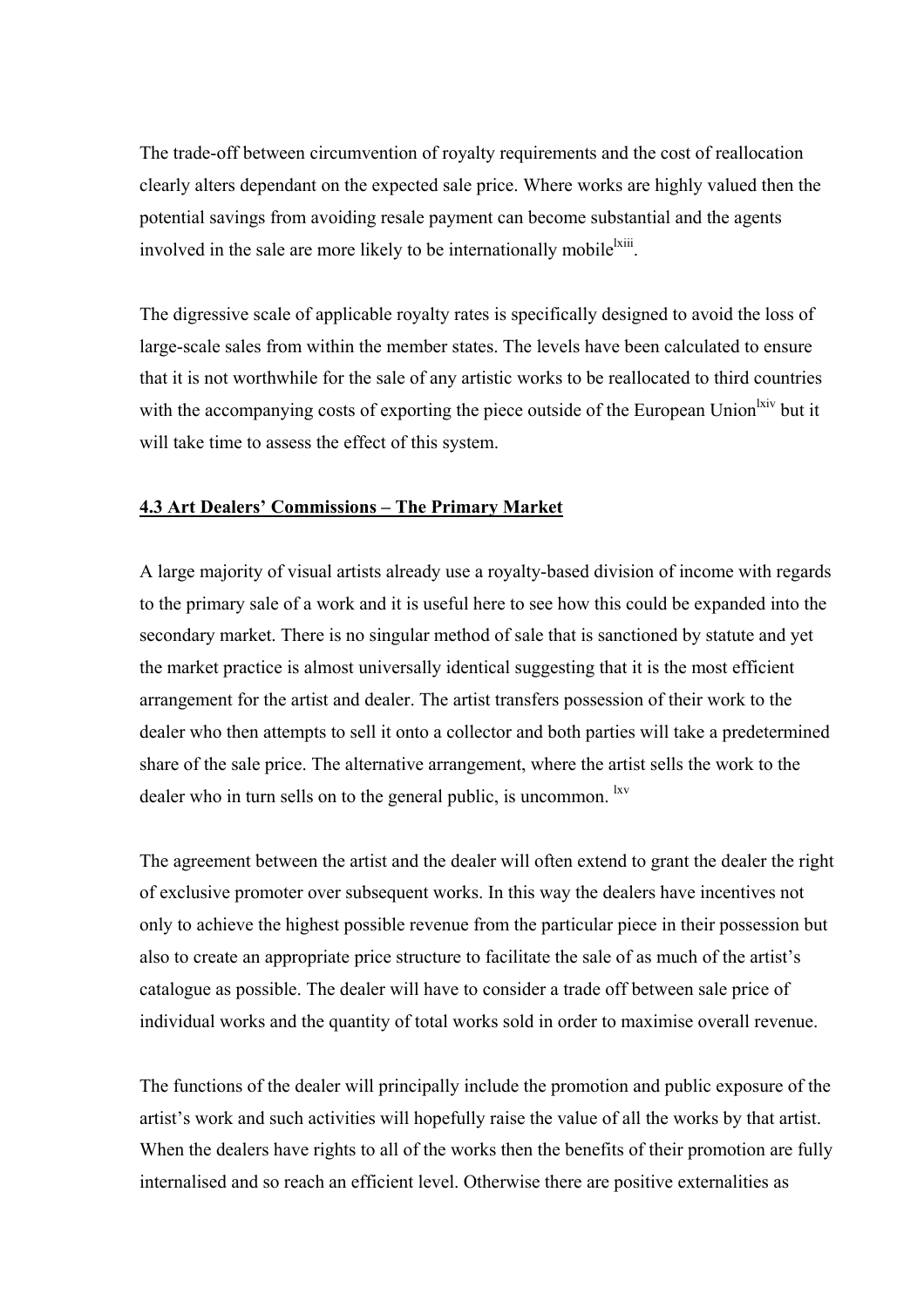others benefit from increase in value of the artistic pieces they are attempting to sell purely because of the dealer's efforts to raise the artist's profile. The dealer therefore can capture a greater share of the returns for his promotional efforts, and thus give gives him stronger incentive to promote the work.

In any arrangement of exclusivity there will always be a danger of abuse of monopoly power. In this situation this is mitigated by the royalty arrangement. Where the artist sells outright to a dealer then a bilateral monopoly is created and if they are guaranteed that future works will be purchased then there is no incentive to create work of a high quality if this requires increased effort as the fee will be paid regardless. The dealer, as an exclusive agent, can also exert monopsony power to only pay a small sum for the artist's future works if no price was agreed as part of the contract.

# How far do these concerns penetrate the secondary market?

Contracts binding the parties to multiple purchases of an artist's work will only usually exist in the primary market as collectors reselling work in the secondary market will not usually have such a connection to the artist. The Karp and Perloff model<sup>lxvi</sup> states that given the choice both parties prefer the artist to take a share of the gross or net proceeds rather than to sell to the dealer at a fixed price and the dealer retains the full fee of the public sale. The exclusive arrangement reduces the dealer's incentive to charge the buyer an ineffectively high price 'that reduces the quantity of the artist's work sold below the level that would maximise either the artist's income or the artist's and dealer's joint profits.'

Despite their assertions to the contrary Karp and Perloff's model does not appear to extend to resales as a collector will often own only one of the artist's works. The collector can apply monopoly pricing as he does not have to consider the 'trade off between the price he charges and the quantity he sells.'

Legislation for royalties is only required for resales as the work is no longer possessed by the dealer or the artist and the artist has no way of entering into a contract with subsequent purchasers.

#### **4.4 Effect on the European Union Internal Market.**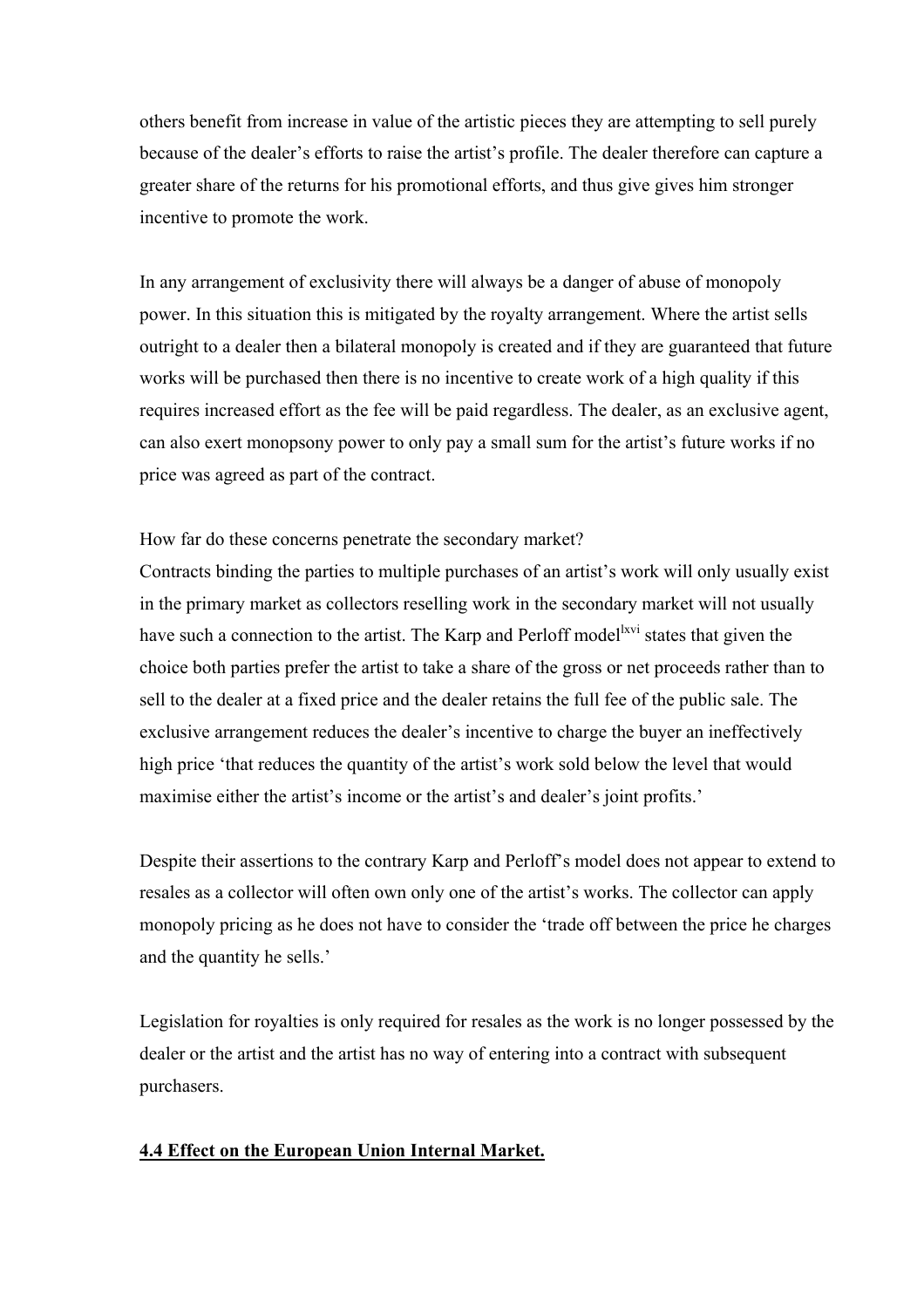To recap, the justification for the European Commission enacting Directive 2001/84/EC is two fold; to remove distortions in the internal market and to remedy the unequal treatment of artists between the different member states. The European Commission considered that EC legislation was necessary, as the member states had failed to reach consensus on removal of existing *droit de suite* provisions and harmonisation would be the second best response.

The Commission asserted that this would not be overly complex as eleven states already operated such systems but as previously stated only five states have actually put enforced a resale royalty right requirement. Any distortions in the market causing competitive disadvantage are only occurring only because of the continuation of such provisions by this minority of EU member states.

The Commission has tried to create a system that rewards artists but does not cause sellers to be burdened with sufficient costs so that they have incentive to conduct the transaction outside of the European Union. Why does the Commission not consider that this is possible on the national level? Member states profit by sales being conducted in their jurisdiction through increased tax revenues and have the political incentive to reward artists and so there are incentives to balance these interests.

The efficiency gains of competing jurisdictions then comes into play as states attempt to reduce the marginal costs that must be borne by intermediaries, particularly auction houses, to attempt to extract the largest possible proportion of sales in the international art market. The member states can then amend their laws as they see fit in response to market forces. Alterations at the EC level would be more difficult due to the complexity of then amendment procedure, especially as this is not conducted by an external body but the commission itself. The concern is that this new harmonised approach will not be sufficiently responsive to market forces and the displacement of sales to the third countries will be followed by more destructive long-term effects. As sales figures diminish the European art centres will lose the expertise and infrastructure that provided them with the status of leading centres for modern art and even if the legislation is repealed the damage maybe irreversible.<sup>[lxvii](#page-39-29)</sup>

The concern for the European Commission is that allowing the jurisdictions to compete in this area facilitates the risk of an abuse of market power. Whilst Member States seek to compete for market share and maximise tax revenues then 'private actors are free to play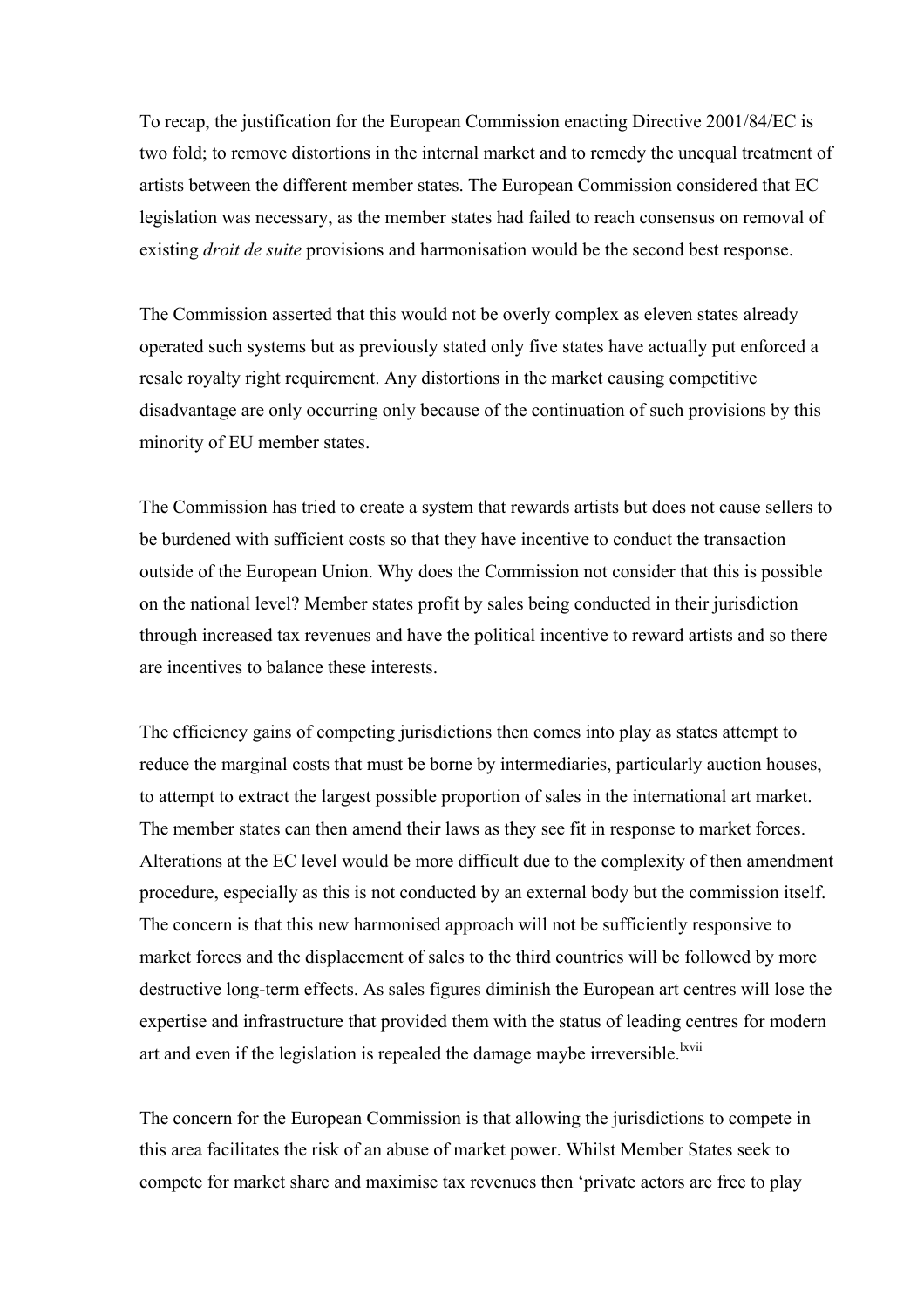states off against each other' and result in a 'race to the bottom.' <sup>Ixviii</sup> The influence and political leverage of the major international auction houses may imbalance the trade off between the interests of artists and sellers unfairly towards the benefit of the latter.

Auction houses may see the *droit de suite* not as a factor for the quantity of sales just where they the sales are located. <sup>Ixix</sup> Member States begin to offer increasingly favourable conditions to intermediaries to ensure that they conduct business in their jurisdiction but in doing so ignore the plight of the underrepresented artists. When the California Resale Right legislation was enacted in  $1976<sup>hxx</sup>$  Sotherby's ceased to conduct operations from Los Angeles was seen as a threat to Washington not to consider such provisions on a federal level rather than based on economic considerations. Therefore the commission maintains co-operation between states is necessary to ensure a minimum level of protection of artists. If this is the case then this is a convincing argument for minimum levels of resale royalty to be set but not an entire rigid scale. A system could be set up that is analogous to the VAT directive  $\frac{lxxi}{l}$  $\frac{lxxi}{l}$  $\frac{lxxi}{l}$ where Member States are required to charge a tax rate of 15% but are free to amend upwards (as shown by Denmark where VAT is levied at  $25\%$ .)<sup>lxxii</sup>

A precise calculation may be necessary to simultaneously maintain protection for artists and the competitiveness of Europe with the global economy<sup>lxxiii</sup> but there is no indication that this cannot be done on the national level.

# **4.5 Wider Picture – State Sponsorship**

The assumption by the European Commissions is that the harmonisation of provisions relating to the resale royalties of artists will end the inequality of the treatment of living artists in the different member states. While the existence or non-existence of *droit de suite* provisions is a highly visible difference between national laws this does not mean other variations do not exist.

Any attempt to achieve equal treatment of artists will essentially be seeking the 'uniform promotion of artistic creativity.' Financial incentives for the creative arts are diverse and widespread ranging from subsidies and state commissions to prestigious competitions such as the Turner Prize. Sponsorship may come directly from the state through a government ministry or through charitable funds. Governments of the Member States will treat the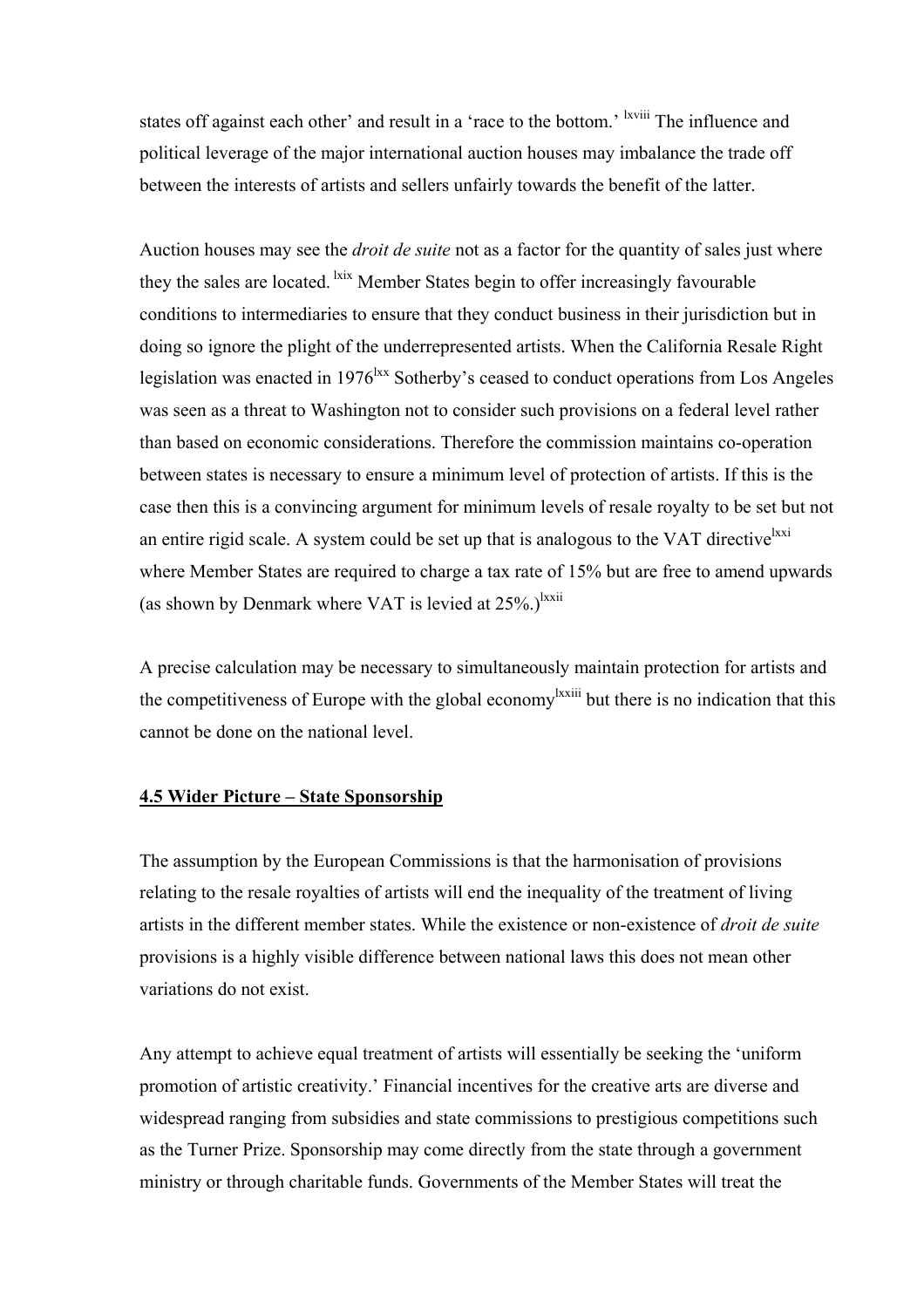creative arts with differing degrees of priority. It is an open question as to whether the objective of uniform promotion is beneficial, particularly from the EU level.

The promotion of culture is of prime importance to certain states and they have other ways of supporting their artists such as welfare funds that may more accurate in providing for those most in need. If the benevolence of member states differ then artists may still be subject to differing treatment depending on their place of residence and nationality within the European Union. The impact of any new legislation on cultural diversity within the Union has to be considered very seriously in order to ensure that regional cultures are respected following Article 151(4) of the EC Treaty.<sup>lxxiv</sup> The Commission operates under the remit of establishment and functioning of the internal market when enacting harmonisation of copyright provisions and they cannot be too broad with their interpretation of their responsibilities. [lxxv](#page-39-30)

# **4.6 Impact on the International Art Market**

Supporters and critics of *droit de suite* legislation have both relied upon arguments relating to the effect on the international trade in the art market. The situation is therefore obviously not clear-cut, as many factors have to be taken into consideration.

As I have previously stated the majority of contemporary art sales through auction houses take place in London, New York and Geneva, none of who presently operates artists' resale rights. But closer observation shows that these three cities are centres on the art trade in general especially considering works by past masters that are not the focus of *droit de suite* legislation in any nation state. Other factors must be at work here as the royalty requirements are the same.

Modern Art is big business but still only constitutes a small percentage of overall sales for the leading auction houses. The influence of modern art sales Christies total turnover between 1989 and 1993 ranged from just 5.6% to 9% and only 6% of Sotherby's sales in 1994 were works of contemporary art.<sup>lxxvi</sup> Therefore it is unlikely that any displacement of sales of modern art to these centres from countries with resale royalty regimes will have caused a corresponding migration of sales of older works. There has been critique that the European Commission itself and the ifo Institut who supplied them with the background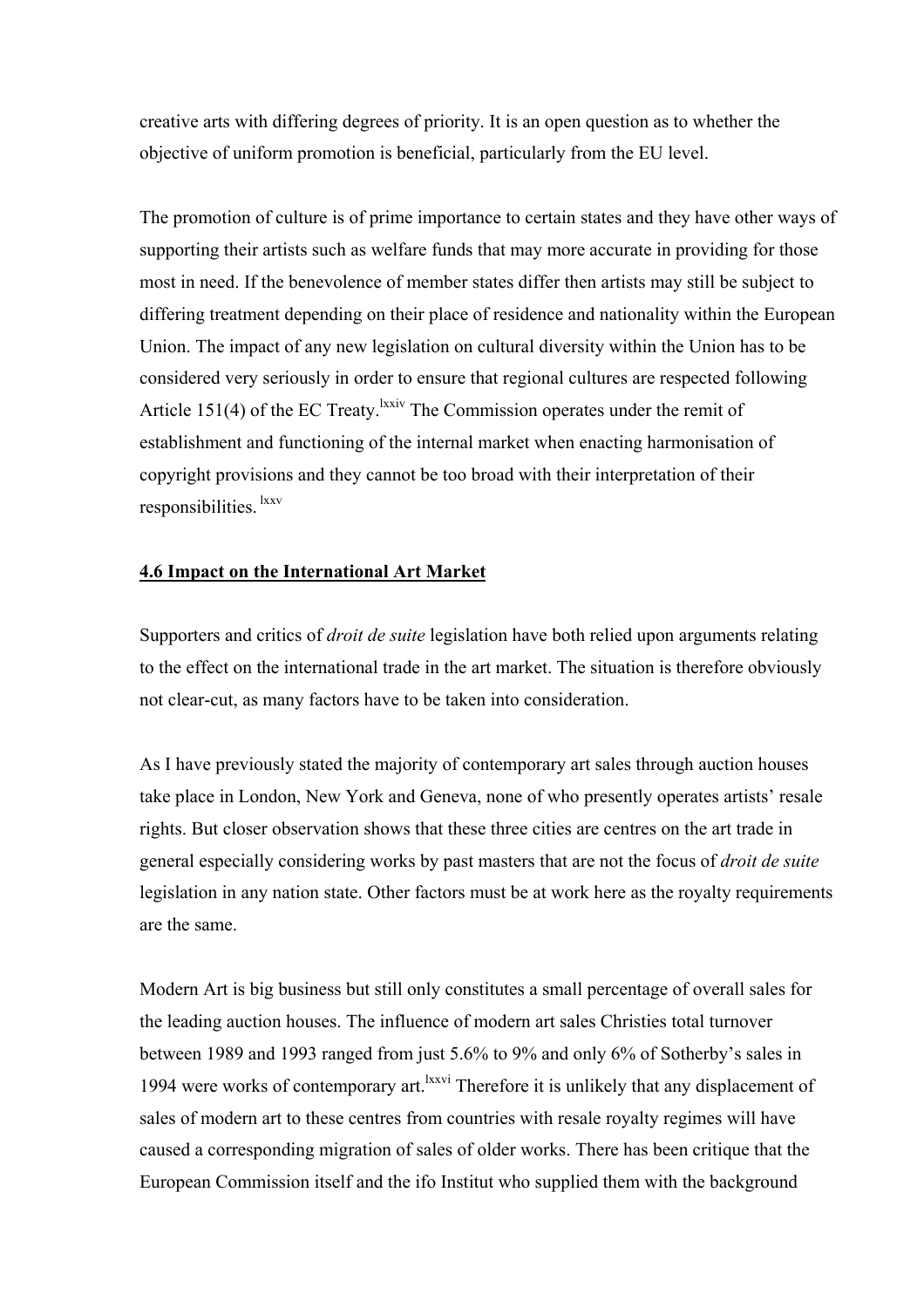information on royalty systems followed such an oversimplified assumption about the effect on the displacement of sales. Unfortunately the lack of empirical evidence in this area was all too apparent.<sup>1xxvii</sup> The general distribution of sales of artwork is therefore unlikely to be an indirect result of the imposition of *droit de suite* legislation. The more likely scenario is that modern art sales are attracted to centre for the sales of other works.

The basic evidence from the ifo institut is clear, if a modern art piece was sold for a particular price then the seller would take greatest profits in the United Kingdom and the Netherlands as only sale tax was payable from the seller's takings. All economic actors in the art market, whether the artist, the private collector or the intermediaries such as the auction houses will take the tax burden they expect to face into consideration. In Germany, France, Belgium and Denmark the seller would have to deduct a percentage under the *droit de suite* legislation to provide to the creator. The private sellers in France also have to deduct the payment of capital gains tax.<sup>1xxviii</sup> All companies involved in trading art will have to consider differences in corporation tax that can still be substantial regardless of the EC objective to harmonise provisions of capital. $\frac{lxxix}{l}$  $\frac{lxxix}{l}$  $\frac{lxxix}{l}$ 

Where the seller may only be subject to sales tax then it must be borne in mind that although the European Union has set a minimum base rate of 15% countries are allowed to raise this level. Denmark for example has a value added tax rate of 25% of to help fund their extensive welfare state. The wide variation in VAT rates would be expected to have a greater distortive effect on competition than the *droit de suite*.<sup>1xxx</sup> There a possibility that the *droit de suite* is only being harmonised because it is a more obvious difference in costs of selling art where as there are actually several other more indirect but just as significant barriers to entirely fair competition between EU artists.

A large assumption is that the same price can actually be achieved across the European community. Any analysis has to consider the relative influences of all the economic actors especially the intermediaries such as auction houses and art dealers. Non-fiscal factors can significantly contribute to differing volumes of sales between Member states and undermine several of the justifications provided for the recent directive by the commission. Firstly the seller will be looking for the maximum audience of potential buyers when their piece is sold on. The United States of America has the largest number of investors in modern art and so it comes as no surprise that there is the greatest number of sales <sup>lxxxi</sup>.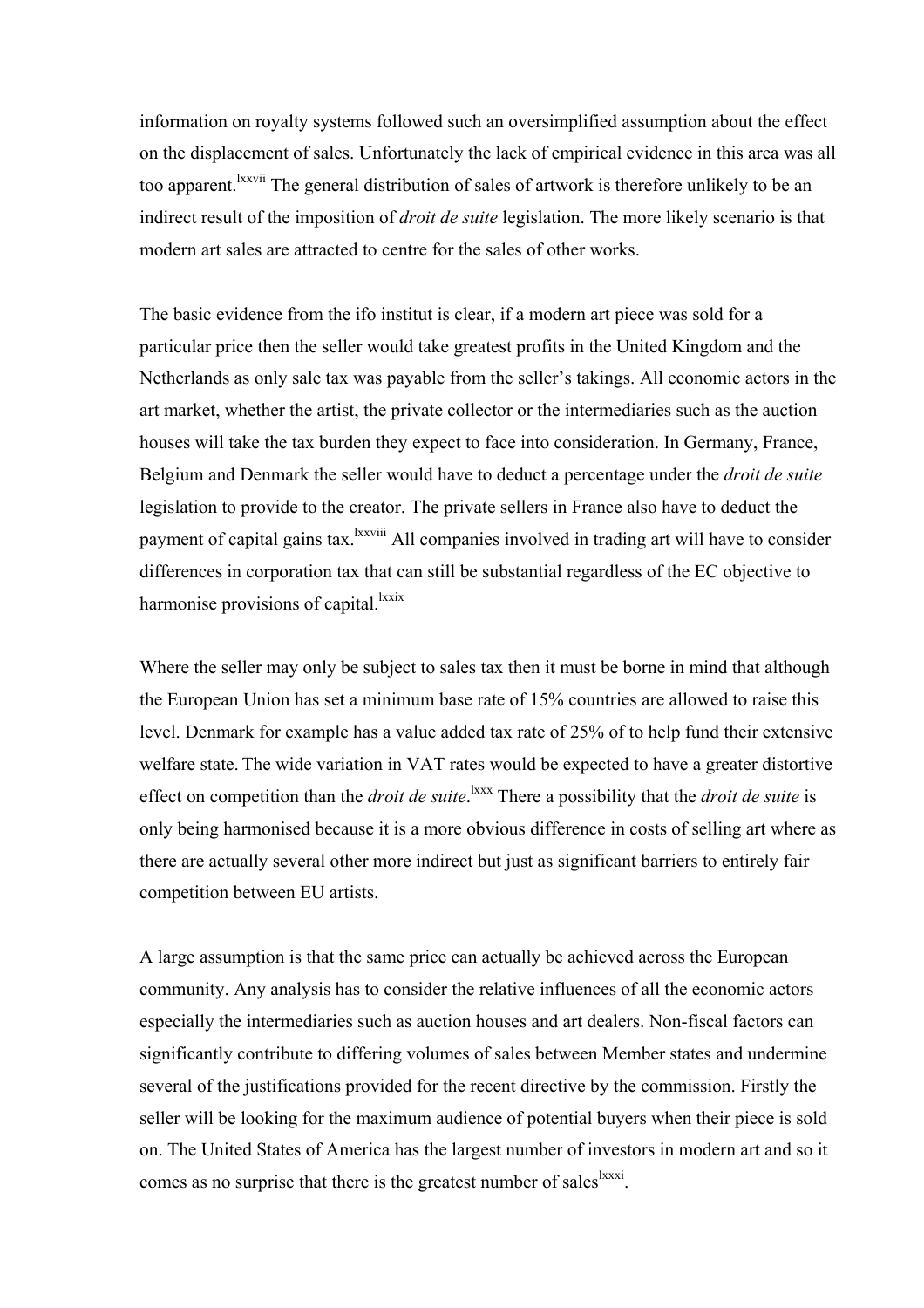An important aspect of the role of intermediaries is to assemble the widest possible of high quality pieces to attract the most distinguished buyers. Auction houses have established reputations of amassing 'a good lot' in particular areas of art. When a reputation can be established the buyers can begin to develop a relationship of trust with the auction house as they are more confident of the value of the work they are investing in and so with a lower degree of risk aversion are willing to raise their potential purchase price.

The consideration of risk bearing within the art market is a difficult concept, as the customer often does not fit the profile of a typical consumer. Traditional economic analysis assumes the sellers to be risk neutral and the buyers risk averse. However the art market differs as it consists in a trade of unique rather than mass-produced items. Authenticity is essential to the valuation of an artistic work but this market sector, more than other, has an advanced system of verification of the genuine nature of the work. When a buyer desires a particular style of work or seeks to acquire a piece by a particular artist then it is less likely that if the price rises above what they expected to pay then they can readily seek a substitute work. The higher the value of the work and the greater the prestige of the author the more inelastic the demand function of the potential purchaser. Therefore when dealing with expensive works it has been predicted that a deduction of the proportion of the *droit de suite* is unlikely to switch consumer preference to works for which the right does not apply or to differing forms of investment altogether.<sup>[lxxxii](#page-39-38)</sup>

New York is highly reputed for auctions of modern art, as is Cologne, xxxiii where as London focuses on sales of the old masters. These international cities of the art trade become known as centres with a developed pool of experts and specialised services relating to working with certain niche sectors of the art market. Traders in art will be encouraged to buy and sell in places where a 'pool of persons' is available to provide valuations, advice and specialised services in that particular area of modern art.

The sale of major works often attracts a significant degree of publicity and the price achieved is integral to the attention the auction receives. Private collectors, and galleries to a limited degree, may well see the purchase of a valuable artistic piece as a significant status symbol. Therefore the buyers may not only be price insensitive but also actually prefer higher prices as a sign of social rank. Purchasers may be interpreted as risk neutral because the potential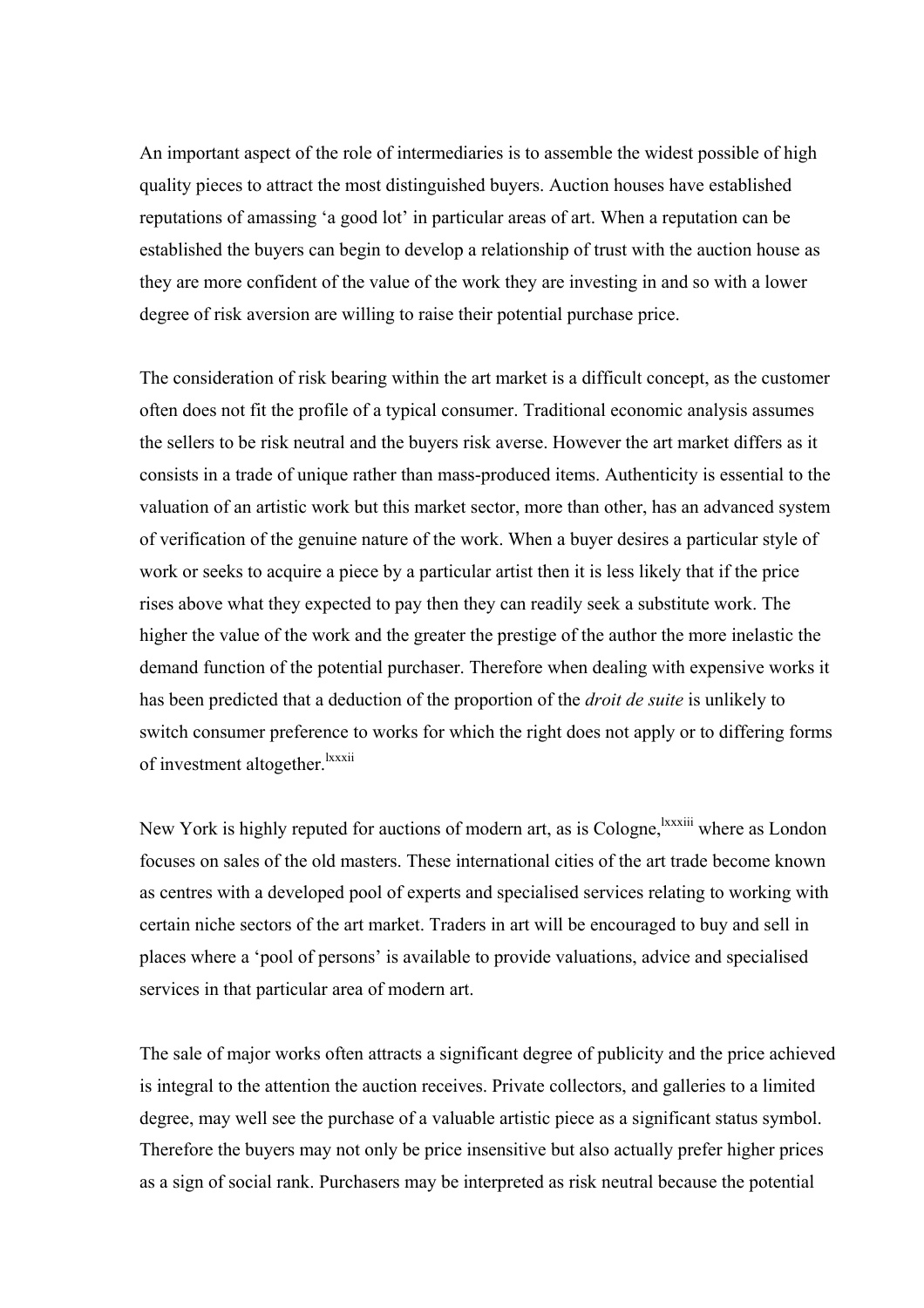future resale loss is counterbalanced by a utility premium of society being aware that the individual owns an extravagantly priced but famous artistic work. The buyer maybe using the public purchase of expensive goods as a signal to competitors or rivals of their spending power and the price tag may actually be seen as an asset to the piece rather than a cost.<sup>1xxxiv</sup> Within certain sectors of the art market there may be the perverse result that high prices actually stimulate greater demand. The highly specialised nature of the global art world means that legal and fiscal factors will compete with considerations of the skills of the sales staff and tradition.

The nature of fashion and trends dictates that certain styles of art and particular artists will be more popular in certain areas of the world than others. The art dealer will therefore need to consider whether to attempt to sell in a particular geographical area because of a particularly large ratio of interest to overall wealth. For example there may be a higher demand for a particular style in Germany which means that the greater willingness to pay for German buyers over other national exceed the losses to the seller of deducting a resale royalty. Indeed the premium gained from selling in a country where the style of the piece is in high demand may allow the seller to pass the royalty costs onto the seller.

# **4.7 Alternatives**

Commentators have suggested other methods to the resale right by which artists could ensure that they still profit from their own popularity but when compared to the *droit de suite* they appear fraught with difficulties. An artist could either simply increase production when prices of their work begin to increase or to retain or rent works from earlier creative periods and so when they begin to receive attention for their output they can profit from the increase in prices of the back catalogue by releasing a contemporary piece.

The artist would require a fair degree of skill to be able to take such a long term perspective on their work and by holding works off the market may enable future profits but the positive effect on reputation of releasing the work immediately is lost. The key advantage of the resale right is the continuing interest in the market value of a piece throughout the lifetime of the artist. The artists can retain a stake in a diverse range of works from all stages of their career without having to limit their distribution to the public.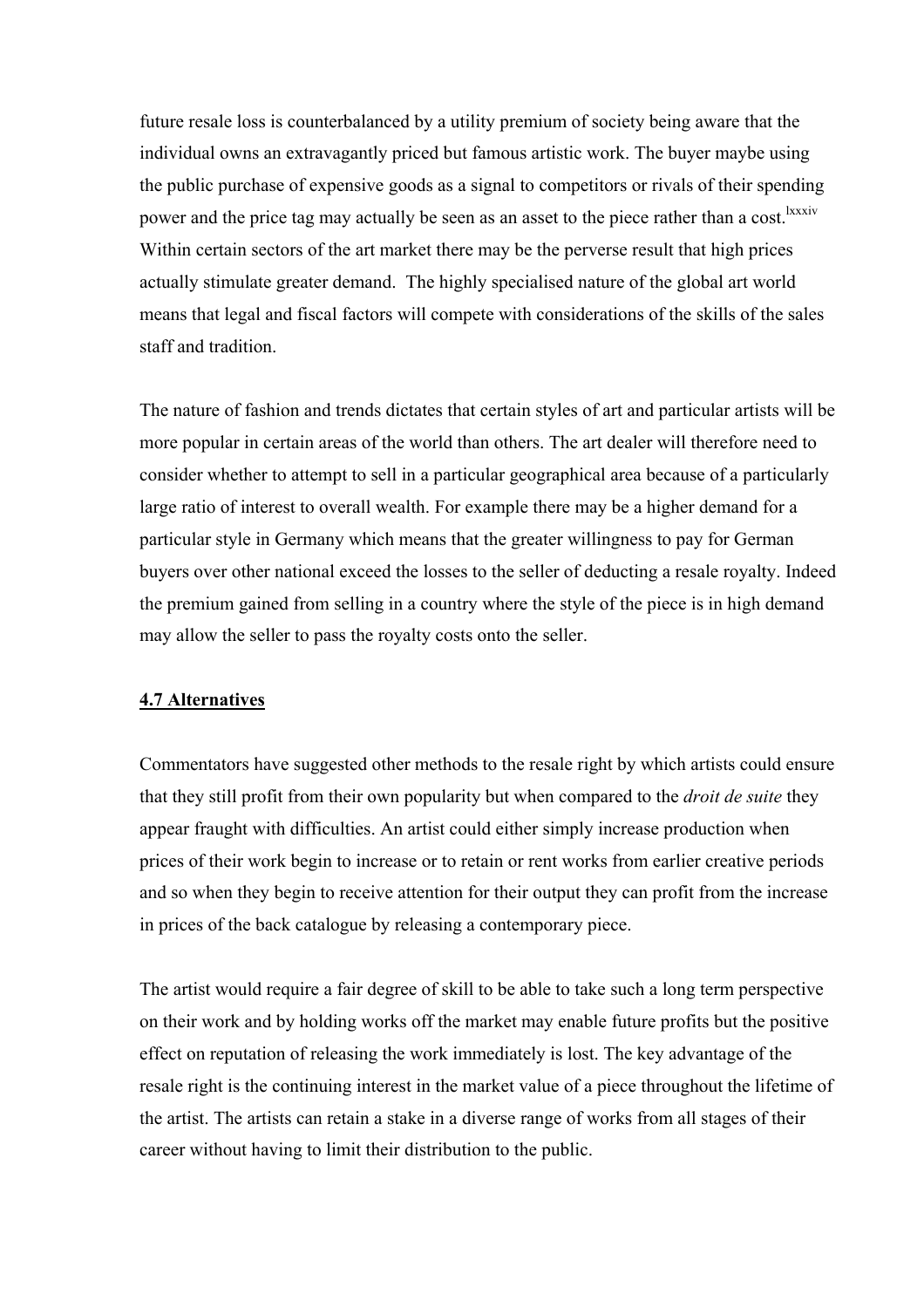The most important analysis of the *droit de suite* is to determine whether benefits of the legislation outweigh the accompanying costs. Existing legal regimes are not particularly useful in this regard as they have encountered numerous problems and have many shortcomings. There is the possibility to remedy the problem of imperfect capital markets, which are seen as a barrier to receiving commercial financial assistance, through government loans at preferential rates as is done to great success for UK University Students. There is a very similar analogy between students and artists as both have great earning potential but may be hindered by financial problems early in their career. An ideal solution is subsidies provided in a way that is not considered to distort the market.

An alternative proposal is to consider an approach closer to copyright of dramatic works where the author receives royalties based upon the number of individual performances of their piece. <sup>lxxxv</sup> Under this model the artist would maintain a right to display even after possession of the physical item has been transferred. An example of a measure of the royalty has been suggested as the total viewership of the work and such an exhibition or display right and may fit better into a copyright regime than a resale right.

No jurisdiction has been noted to apply such a system and this may well be because the complexity of the necessary administration has not been seen to be justifying the efficiency gains. Other royalty systems such as music performances and radio airplay are already well established despite their relative complexity. The system would be of less value to a visual artist as there is only one original of the work unlike performance rights to use for DVDs and such like.

Display royalties could help to provide incentives for the artist to enhance their general reputation and therefore the value of their previous work as they stand to benefit from a greater internalisation of their graft. The artist will have a greater control over their reputation if they have some say in where the work is displayed and, in general, will try to achieve greater exposure. If there is a genuine concern for the economic hardship of artists and that the present system does not provide the correct incentives then alternatives such as those mentioned need to be explored further.

# **5. Conclusion**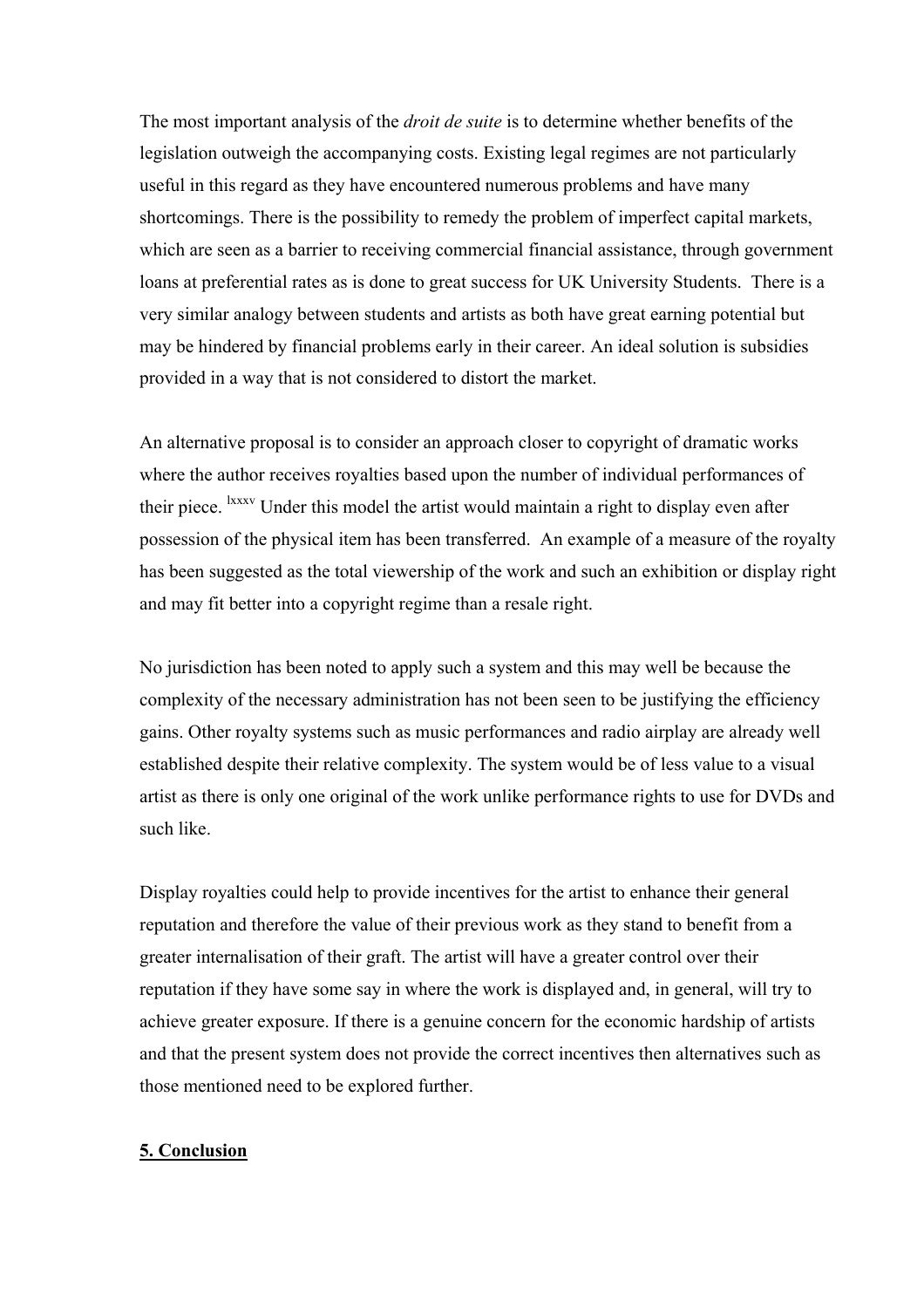The merits and pitfalls of introducing legislation for resale royalties clearly represent a complex and controversial issue. The Commission obviously intends to assist artists and the market has to bear these costs but it cannot be said with any conviction that Directive 2001/84/EC even helps the intended beneficiaries. After the harmonisation of VAT charges the existence or non-existence of a droit de suite provision is one of the most obvious differences in applicable charges on secondary sales of works of art between Member States. If the resale royalty constitutes a barrier to trade then it should be removed not enforced upon all members of the Union.

Through the desire to satisfy all concerned parties the Commission has compromised the effectiveness of the legislation, as it no longer serves those for whom it was designed. The threshold level is so high and the percentage of works that are resold is so small the number of artists who will benefit is minimal. Further more the resale right has closer similarities to a rental charge than a moral right. The principal factor in the quantity received is actually how many times the paintings are sold on rather than their appreciation in value because the royalty is a percentage of the net price and not the profit gained. The number of times an artistic work is resold is a highly stochastic event and there is every opportunity that the original purchaser will retain valuable works.

As this legislation is now in place it will be difficult to repeal due to the accompanying costs of the removal of continuing property rights once they have been granted. The harm on the market should be minimal however as the royalty threshold is just a marginal cost for the most expensive works for which displacement of sales to third countries may have increased profit margins under the original proposals.

There are no proven alternatives that can provide reimbursement to artists as well as provide the incentives to maintain reputation that come with the resale royalty. However the EC Directive only applies to wealthier artists to whom the concerns of insufficient capital and lack of market for reproductions do not apply. The policy goals of the European Commission are justified but further consideration is necessary to look for a system that provides for the visual arts as a profession rather than the successful elite.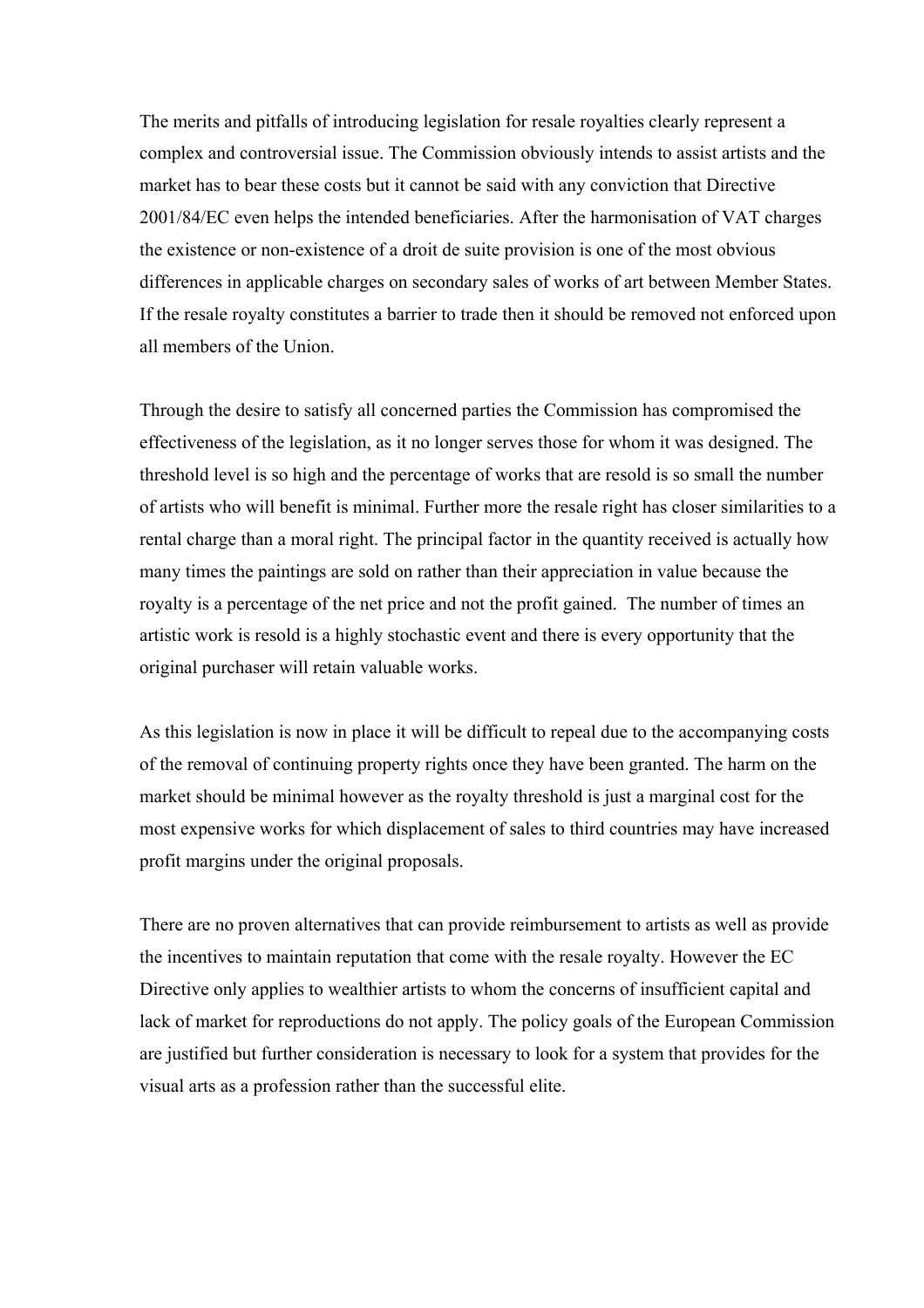ii Also referred to as the artists' resale right, art proceeds right and the follow-up right.

iii Liliane Pierredon-Fawcett, The *Droit de suite* in Literary and Artistic Property, 1-4 (1991)

<sup>iv</sup> The ifo Institut found that only in five countries of the Union (Germany, France, Belgium, Spain and Denmark) is the *droit de suite* collected regularly. See Becker [1995] Droit de Suite: Report *Commissioned by the French Authors' Society ADAGP, The German Authors' BILD-KUNST and the Groupment Européen de Sociétiés d'Auteurs et Compositeurs (GESAC),* ifo studien zu kultur und wirtshaft 15 (ifo Institut für Wirtschaftsforschung.) Herafter referred to as the 'Ifo Report.' This work was used as primary source by the Commission when initially drafting the Directive Proposal.

<sup>v</sup> The European Community in its external has set itself the task of negotiating with third countries to attempt to make Article 14B of the Berne Convention compulsory world-wide. Explained in Directive 2001/84/EC at Explanatory Memorandum at 7. (Here after simply referred to as ' Explanatory Memorandum')

vi Joined Cases C-92/92 and C-326/92 *Collins* v. *Imtrat Handelsgesellschaft mbH* and *Patricia Im-und Export Verwaltungsgesellschaft mbH and Leif Emanuel Kraul* v. *EMI Electrola GmbH* [1993] ECR 545. See explanatory memorandum at 6.

vii For further background information relating to this section see Gramp, W D. [1989] *Pricing the Priceless.*  Basic Books and Reitlinger [1961] *The Economics of Taste.* London: Barrie and Rockcliff,

viii For further information please consult Mainardi [1993] *The End of the Salon, Art and the State in the Early Third Republic*. Cambridge University Press

ix see Booton, David*, A Critical Analysis of the European Commission's Proposal for a Directive Harmonising the Droit de Suite* [1998] 2 Intellectual Property Quarterly:165-191

x see Filer, Randall K. 1986 *The "Starving Artist" - Myth or Reality? Earnings of Artists in the United States* The Journal of Political Economy, Vol. 94, No.1: 56-75 where the present economic situation of artists from the USA is discussed. The article concludes that incomes of artists are only marginally lower than comparable occupations.

<sup>xi</sup> Directive 2001/84/EC of the European Parliament and of the Council of 27 September 2001 on the resale right for the benefit of the author of an original work of art.

xii Explanatory Memorandum at 10.

 $\overline{a}$ 

xiii Steiner, "Subsidiarity under Maastricht" in O'Keefe and Twomey (eds), *Legal Issues of the Maastricht Treaty* (Wiley Chancery Law, 1994), at 58.

xiv The Commission states that it has complied with the principles of proportionality and subsidiarity in the Expanatory Memorandum at 16

<sup>xv</sup>see Explanatory Memorandum at 15

xvi Explanatory Memorandum at 9.

xvii Directive Proposal (1996) Explanatory Memorandum, at 19.

xviii *Proposal for a European Parliament and Council Directive on the Resale Right for the Benefit of the Author of an Original Work of Art*, Explanatory Memorandum, COM(96) 97 at 19

<sup>i</sup> *Proposal for a European Parliament and Council Directive on the Resale Right for the Benefit of the Author of an Original Work of Art*, Explanatory Memorandum, COM(96) 97 at 2. All following references relate to the 2001 Directive rather than the 1996 Proposal.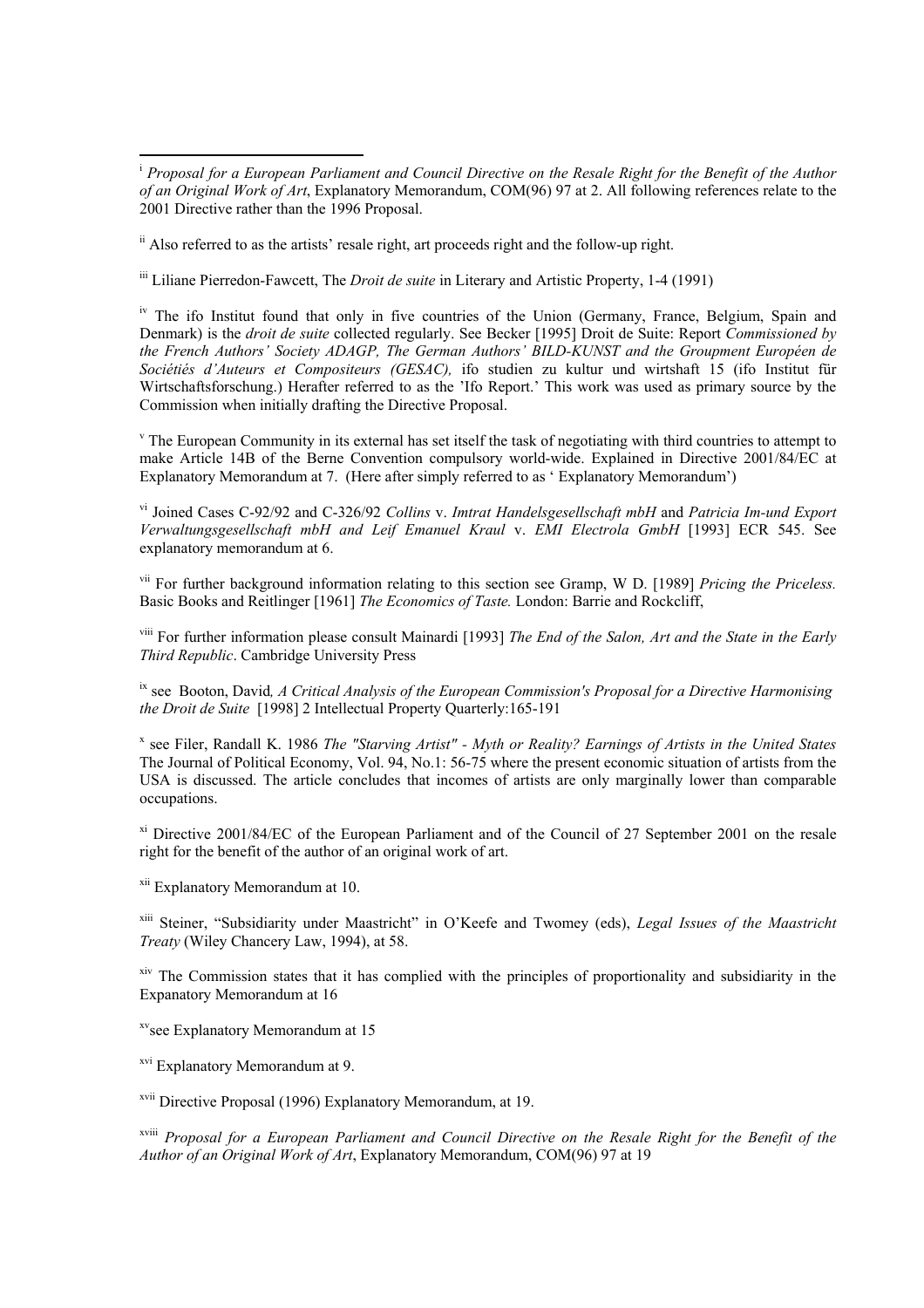xix The European Commission has to promote the international competitiveness of companies within European Union, see Commission White Paper on Growth, Competitiveness, and Employment [1993] *The Challenges and Ways Forward into the 21st Century*, COM(93) 700 final.

xx Macey J. R. [1998] *Public Choice.* in The New Palgrave Dictionary of Economics and the Law 171-178 at 172

<sup>xxi</sup> The definition of 'original works of art' for the purposes of this legislation is given in Article 2(1) of the Directive.

 $x$ <sup>xxii</sup> Article 8 (1) of the Directive, provides the artist with the same duration of protection afforded through copyright following Directive 93/98/EEC

xxiii Explanatory Memorandum at 3

<sup>xxiv</sup> Article 3(1) and 3(2) of the directive

 $xxy$  Article 1 (2) of the Directive

 $x$ <sup>xxvi</sup> Article 1 (3)

1

xxvii Article 4 of the Directive

xxviii see Explanatory memorandum at 25

<sup>xxix</sup> see Explanatory memorandum at 1

xxx Jeffrey. C. Wu, "Artist Resale Rights and the Art Resale Market: A Follow-up Study," 46 J. of Copyright Soc. of the USA (1999)

xxxi McAndrew, Clare and Dallas-Conte, Lorna *Implementing Droit de Suite (Artists' Resale Right) in England.* 

xxxii As testified by Jean-Marc Gutton, General Manager of ADAGP (Association pour la Diffusion des Arts Graphiques et Plastiques) see Michael B. Reddy [1995] *The Droit De Suite: Why American Fine Artists Should Have The Right To A Resale Royalty.* Loyola of Los Angeles Entertainment Law Journal: 509-545 at 531

xxxiii Smedley, Bunny [2001] European Journal 8(7): 22-24 at 22

xxxiv Of the numerous useful references for reputation analysis in the art word see in particular, Solow, John [1998] *An Economic Analysis of the Droit de Suite* Journal of Cultural Economics 22 (4): 209 -226, 1998

xxxv see Akerlof G.A. [1970] The Market for 'lemons': quality, uncertainty and the market mechanism. Quarterly Journal of Economics 84: 488-500

xxxvi see Hansmann and Santilli. Royalties for Artists versus Royalties for Authors and Composers. *Journal of Cultural Economics* 25 (4): 259-281 at 264 xxxvii Hansmann and Santilli at 264

xxxviii Hansmann and Santilli at 264

xxxix see in particular Radin, Margaret Jane [1987] Article: Market-Inalienability, *Harvard Law Review* 100: 1849-1937, Epstein, Richard A, [1985] Symposium on Law and Economics: Why Restrain Alienation?. 85 Columbia Law. Review 970-90 and Rose-Ackermann, Susan [1998] *Inalienability.* The New Palgrave Dictionary of Economics and the Law

xl see Schäfer/Ott, Ökonomische Analyse des Zivilrechts (3. Aufl.) available at http://www2.jura.unihamburg.de/le/index.htm

 $x<sup>li</sup>$  Michael B. Reddy [1995] at 531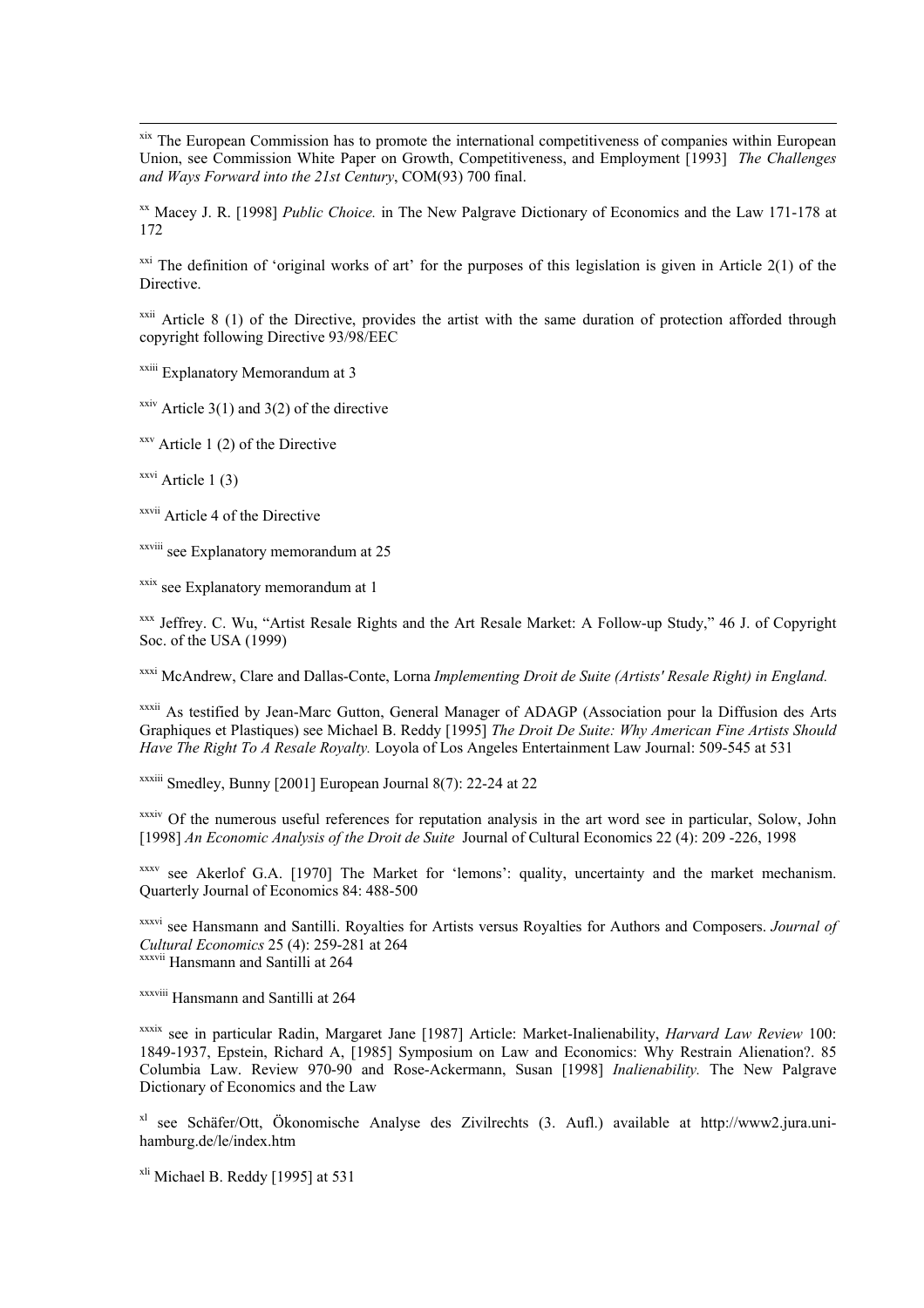xlii The relationship between rights of distribution, lending rights and the *droit de suite* is considered by Ricketson, The Berne Convention for the Protection of literary and artistic works: 1886-1986 (Kluwer, 1987) at 400-402.

xliii Schafer / Ott ibid.

1

xliv Posner R. 1982. 'Economics, politics and the reading of statutes and the constitution. Univ. of Chicago Law Review 19: 211-40

xlv Calabresi. G and Melahmed. D. [1972] Property rights, liability rules and inalienability rules: on view of the cathedral. Harvard Law Review 85: 1089-1128

xlvi Rose-Ackermann, S. 1985. Inalienability and the theory of property rights. *Columbia Law Review* 85: 931- 69

xlvii John Henry Merryman, Albert Edward Elsen, *Law, ethics, and the visual arts* [2002] 4th ed. - London: Kluwer Law International 2002 at 500

xlviii see Hansmann and Santilli. ibid.

xlix Hansmann and Santilli at 270-272

l Hansmann and Santilli at 271

li Macey J. R. at 171

lii Posner R. 1982. ibid

liii Becker, G [1985] *Pressure Groups and political behaviour. In Capitalism and Democracy: Schumpeter Revisited,* ed. Richard D. Coe and Carles K.Wilber, Notre Dame: University of Notre Dame Press

liv Booton, David at 170

lv Macey, J.R. at 172

lvi see de Pierredon-Fawcett, *op. cit*., at 10-20.

lvii The British Art Market 1997; A Study of the Value of the Art and Antique Market in Britain, and the Implication of EU Harmonisation of Import VAT and Artist's resale rights, prepared for the British Art Market Federation by Market Tracking International Ltd at 8.

lviii IFO Report. at 14.

lix Smedley, Bunny,. at 22

<sup>1x</sup> Smedley, Bunny, at 22

<sup>1xi</sup> See Damich, "Moral Rights Protection and Resale Royalties for Visual Art in the United States: Development and Current Status" [1994] 12 Cardozo Arts & Entertainment Law Journal 387, at 406.

 $\frac{\text{dxii}}{\text{ifo}$  Report, at 25-26.

lxiii see Moulin, *The French Art Market. A Sociological View* (Rutgers University Press, 1967), at 32.

<sup>lxiv</sup> For further explanation of the position of Third Country Nationals in relation to the directive refer to Article 7

lxv Hansmann and Santilli, at 266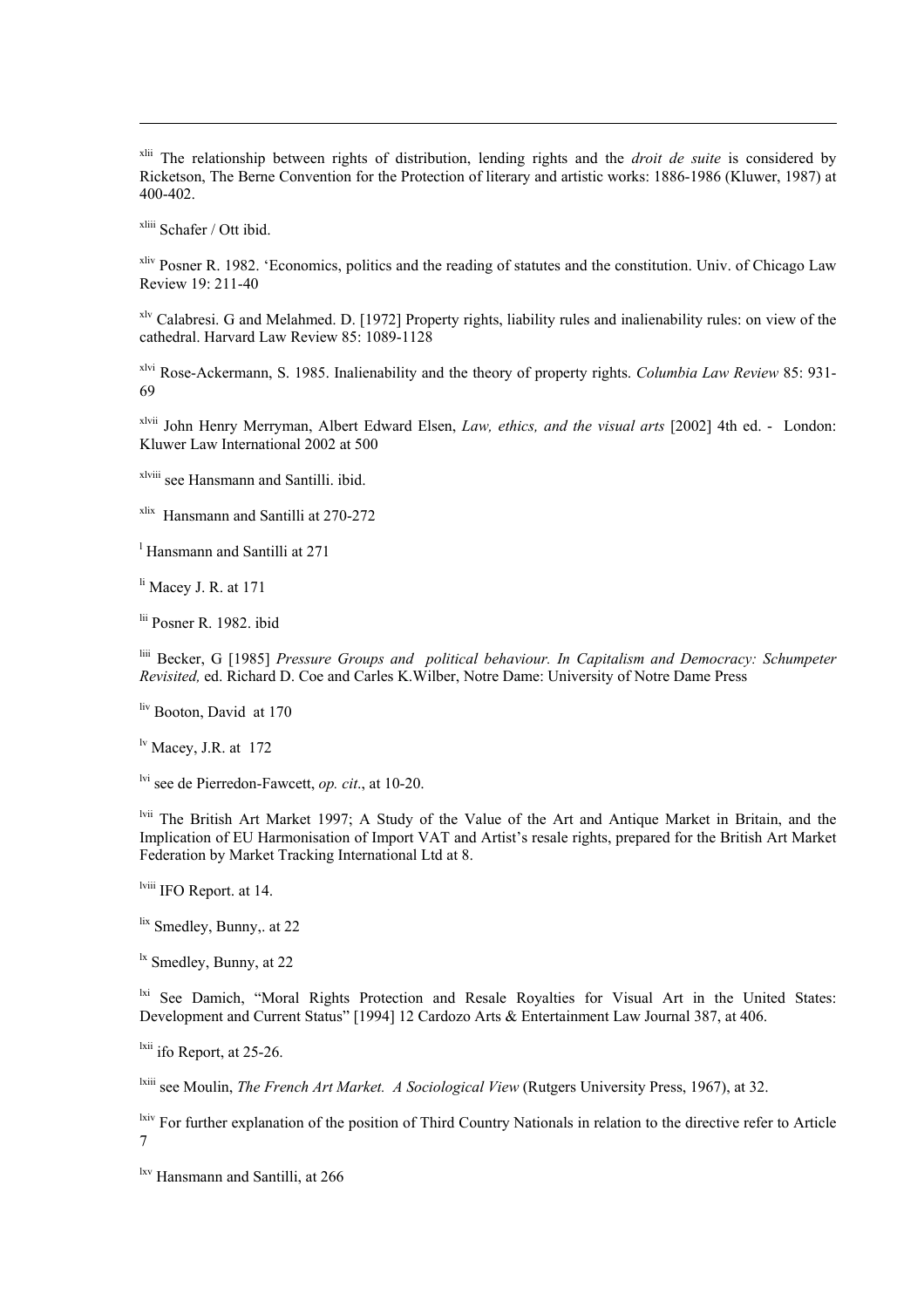lxvi Karp L. and Perloff J [1993] Legal Requirements that Artists Receive Royalties. *International Review of Law and Economics* 13: 163-177

lxvii Loss of expertise as a consequence of this type of legislation is discussed in more detail in Smith*, "British Art Market Fears Collapse Under EU Tax Burden,"* Reuters/Variety 30 June 1997. Extracted in Booton, ibid.

lxviii Booton, ibid.

1

<sup>lxix</sup> The Earl of Gowrie, a director of an auction house, commented that "this is not an issue that is going to affect the auction houses themselves, simply the locations in which they conduct their business." Lords Hansard 1 April 1996, at 8-9.

lxx see John Henry Merryman, Albert E(dward) Elsen at 479

lxxi Sixth Council Directive (77/388/EEC) of May 1977 harmonising turnover taxes, last amended by Directive 1999/85/EC (O.J. 277, 28/10/1999, p34,) see Explanatory Memorandum, at 12.

lxxii See in particular Beveridge and Riley, "The Tax Goals of the EC" in Howells, *European Business Law*, (Dartmouth, 1996), at 157-159.

lxxiii Explanatory Memorandum, at 8

lxxiv see Explanatory memorandum at 5

<sup>lxxv</sup> Conclusions of the Ministers for Culture Meeting within the Council of 7 June 1991 on copyright and neighbouring rights, [1991] O.J. C188/4, at 4.

lxxvi Ifo Report, at 91.

lxxvii Booton, ibid

lxxviii ifo Report, at 79.

lxxix Business taxation has been highlighted as warranting particular attention and following discussion at an ECOFIN meeting on 1 December 1997, the Council and the Representatives of the Governments of the Member States, meeting within the Council, agreed to the Resolution on a code of conduct for business taxation: see Council Press Release PRES/97/365, 5 December 1997.

 $\frac{dx}{dx}$  ifo Report, at 60.

<sup>lxxxi</sup> 50% of buyers on the global market are from the United States of America. Followed by Japan with 25% and Europe with 20%: *ibid.*, at 4.

lxxxii *Ibid*., at 35.

lxxxiii *Ibid*., at 107 and 113.

lxxxiv Moulin, at 86-88.

lxxxv considered in particular in Santaga, Walter [1995] Institutional Anomalies in the Contemporary Art Market Journal of Cultural Economics 19: 187-197 and William A. Carleton [1991] *Copyright Royalties for Visual Artists: A Display-Based Alternative to the Droit de Suite* Cornell L.R. 76: 510-548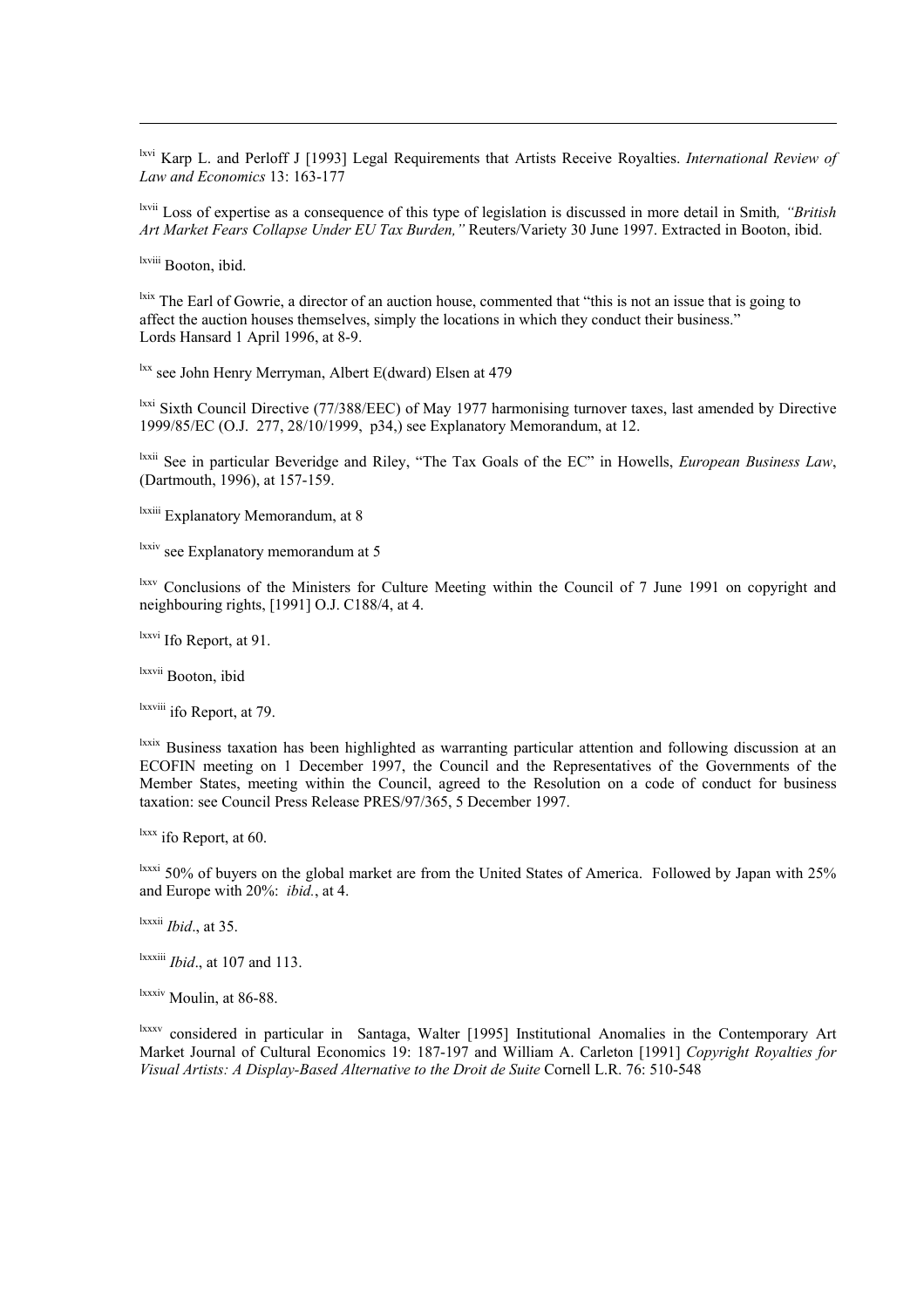# References

1

- 1. Berger, Bernhard, *Why Resale Rights for Artists are a Bad Idea* [2001] http//www.law.harvard.edu/faculty/martin/art\_law
- 2. Booton, David, *A Critical Analysis of the European Commission's Proposal for a Directive Harmonising the Droit de Suite* [1998] 2 Intellectual Property Quarterly:165- 191
- 3. Carleton, William A, *Copyright Royalties for Visual Artists: A Display-Based Alternative to the Droit de Suite* [1991] Cornell L.R. 76: 510-548
- 4. Damich, Edward J., *Moral Rights Protection and Resale Royalties for Visual Art in the United States: Development and Current Status* [1994] Cardozo Arts and Entertainment Law Journal: 387
- 5. Epstein Richard A, *Symposium on Law and Economics: Why Restrain Alienation?* [1985] 85 Columbia Law Review 970-90
- 6. Henry Hansmann, Marina Santilli, *Royalties for Artists versus Royalties for Authors and Composers* [2001] Journal of Cultural Economics 25 (4): 259-281
- 7. Henry Hansmann, Marina Santilli,. *Authors and Artists Moral Rights: A Comparative Legal and Economic Analysis* [1997] 26 J. Legal Stud. 95
- 8. Jay B. Johnson, *Copyright: Droit De Suite: An Artist Is Entitled to Royalties Even After He's Sold His Soul to the Devil* [1992] Oklahoma Law Review: 493
- 9. John Henry Merryman, Albert Edward Elsen*. Law, ethics, and the visual arts* [2002] 4th ed. - London: Kluwer Law International 2002 p467 – 501
- 10. John L. Solow, *An Economic Analysis of the Droit de Suite* [1998] Journal of Cultural Economics 22 (4): 209 -226, 1998
- 11. Karp L. and Perloff J, *Legal Requirements that Artists Receive Royalties* [1993] International Review of Law and Economics 13: 163-177
- 12. McAndrew, Clare and Dallas-Conte, *Lorna Implementing Droit de Suite (Artists' Resale Right) in England* Art Council England
- 13. Morrison, William G. *Economics and Economic Perspectives of the Art Market* [1996] Working Paper Series, Wilfrid Laurier University
- 14. Perloff J. *Droit de Suite* [1998] The New Palgrave Dictionary of Economics and the Law